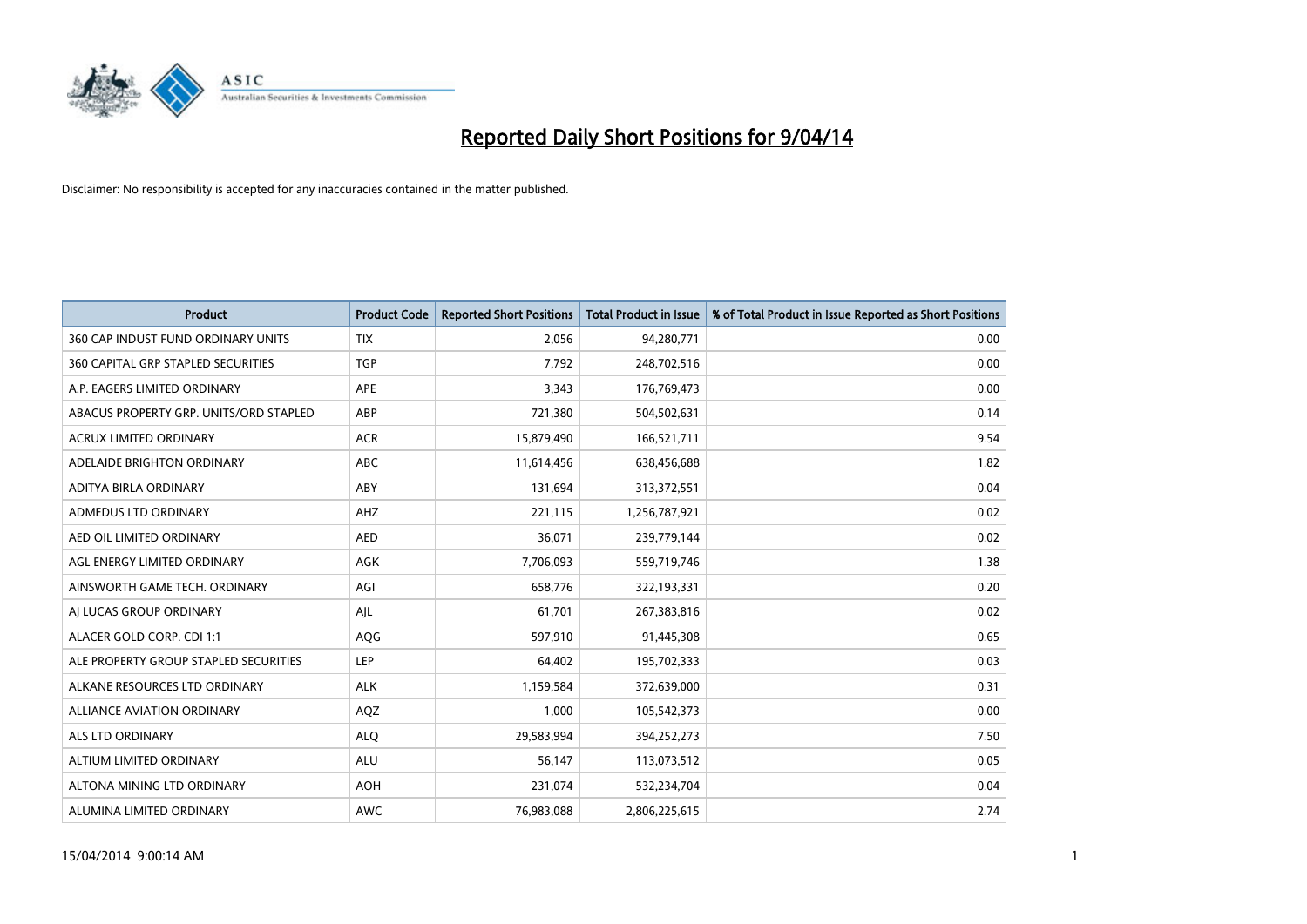

| <b>Product</b>                          | <b>Product Code</b> | <b>Reported Short Positions</b> | <b>Total Product in Issue</b> | % of Total Product in Issue Reported as Short Positions |
|-----------------------------------------|---------------------|---------------------------------|-------------------------------|---------------------------------------------------------|
| AMALGAMATED HOLDINGS ORDINARY           | AHD                 | 4,285                           | 157,854,701                   | 0.00                                                    |
| AMCOM TELECOMM. ORDINARY                | AMM                 | 1,103,965                       | 244,557,101                   | 0.45                                                    |
| AMCOR LIMITED ORDINARY                  | AMC                 | 2,973,799                       | 1,206,684,923                 | 0.25                                                    |
| AMP LIMITED ORDINARY                    | AMP                 | 42,441,133                      | 2,957,737,964                 | 1.43                                                    |
| ANSELL LIMITED ORDINARY                 | <b>ANN</b>          | 4,487,190                       | 152,937,881                   | 2.93                                                    |
| ANTARES ENERGY LTD ORDINARY             | <b>AZZ</b>          | 670,837                         | 255,000,000                   | 0.26                                                    |
| ANZ BANKING GRP LTD ORDINARY            | ANZ                 | 8,635,589                       | 2,744,118,670                 | 0.31                                                    |
| APA GROUP STAPLED SECURITIES            | APA                 | 23,838,247                      | 835,750,807                   | 2.85                                                    |
| APN NEWS & MEDIA ORDINARY               | <b>APN</b>          | 445,664                         | 1,029,041,356                 | 0.04                                                    |
| AQUARIUS PLATINUM. ORDINARY             | <b>AOP</b>          | 4,549,443                       | 487,782,536                   | 0.93                                                    |
| AQUILA RESOURCES ORDINARY               | <b>AQA</b>          | 11,635,946                      | 411,804,442                   | 2.83                                                    |
| ARAFURA RESOURCE LTD ORDINARY           | ARU                 | 38,002                          | 441,270,644                   | 0.01                                                    |
| ARB CORPORATION ORDINARY                | ARP                 | 1,366,817                       | 72,493,302                    | 1.89                                                    |
| ARDENT LEISURE GROUP STAPLED SECURITIES | AAD                 | 3,228,069                       | 405,055,708                   | 0.80                                                    |
| ARENA REIT. ORDINARY UNITS              | <b>ARF</b>          | 33,164                          | 211,495,653                   | 0.02                                                    |
| ARISTOCRAT LEISURE ORDINARY             | ALL                 | 8,256,310                       | 551,418,047                   | 1.50                                                    |
| ARRIUM LTD ORDINARY                     | ARI                 | 23,429,638                      | 1,361,469,008                 | 1.72                                                    |
| ASCIANO LIMITED ORDINARY                | <b>AIO</b>          | 7,872,718                       | 975,385,664                   | 0.81                                                    |
| ASG GROUP LIMITED ORDINARY              | ASZ                 | 553,838                         | 206,720,839                   | 0.27                                                    |
| ASPEN GROUP ORD/UNITS STAPLED           | APZ                 | 71,201                          | 119,946,366                   | 0.06                                                    |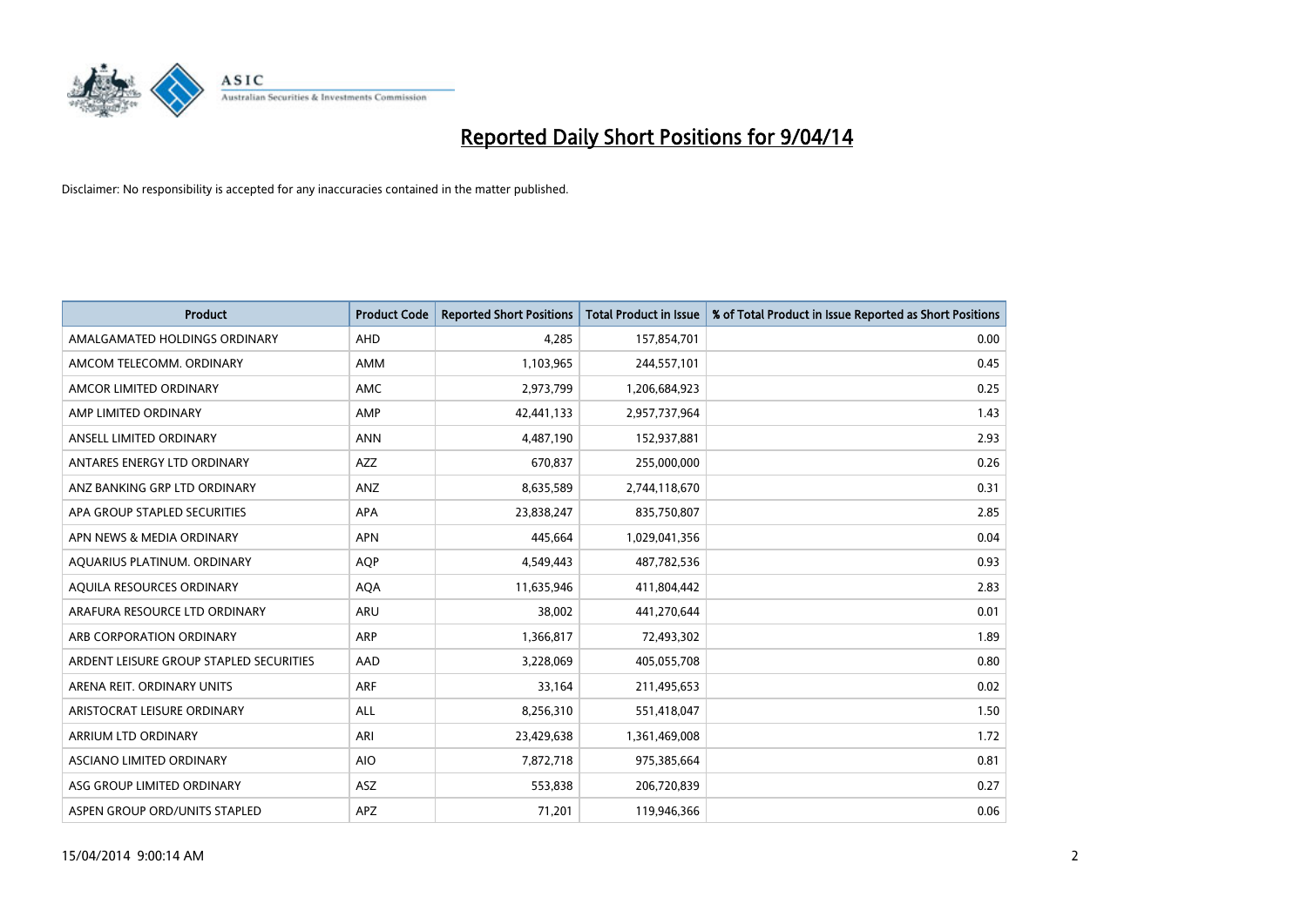

| <b>Product</b>                            | <b>Product Code</b> | <b>Reported Short Positions</b> | <b>Total Product in Issue</b> | % of Total Product in Issue Reported as Short Positions |
|-------------------------------------------|---------------------|---------------------------------|-------------------------------|---------------------------------------------------------|
| ASTRO JAP PROP GROUP STAPLED US PROHIBIT. | AJA                 | 26,470                          | 67,211,752                    | 0.04                                                    |
| ASX LIMITED ORDINARY                      | ASX                 | 4,407,397                       | 193,595,162                   | 2.28                                                    |
| ATLAS IRON LIMITED ORDINARY               | AGO                 | 95,863,877                      | 915,496,158                   | 10.47                                                   |
| AUCKLAND INTERNATION DEFERRED SETTLEMENT  | <b>AIADA</b>        | 3,907                           | 1,190,308,041                 | 0.00                                                    |
| AURIZON HOLDINGS LTD ORDINARY             | <b>AZI</b>          | 31,133,656                      | 2,137,284,503                 | 1.46                                                    |
| <b>AURORA OIL &amp; GAS ORDINARY</b>      | <b>AUT</b>          | 3,451,969                       | 448,785,778                   | 0.77                                                    |
| AUSDRILL LIMITED ORDINARY                 | ASL                 | 28,664,169                      | 312,277,224                   | 9.18                                                    |
| AUSENCO LIMITED ORDINARY                  | AAX                 | 1,642,742                       | 168,449,799                   | 0.98                                                    |
| AUST INDUSTRIAL REIT UNIT                 | ANI                 | 15,000                          | 95,826,704                    | 0.02                                                    |
| <b>AUSTAL LIMITED ORDINARY</b>            | ASB                 | 307,551                         | 346,379,377                   | 0.09                                                    |
| AUSTBROKERS HOLDINGS ORDINARY             | <b>AUB</b>          | 1,074                           | 59,642,171                    | 0.00                                                    |
| AUSTIN ENGINEERING ORDINARY               | ANG                 | 517,083                         | 84,274,004                    | 0.61                                                    |
| AUSTRALAND PROPERTY STAPLED SECURITY      | <b>ALZ</b>          | 2,720,039                       | 578,984,528                   | 0.47                                                    |
| AUSTRALIAN AGRICULT, ORDINARY             | AAC                 | 2,621,583                       | 532,294,404                   | 0.49                                                    |
| <b>AUSTRALIAN EDUCATION UNITS</b>         | <b>AEU</b>          | 56,573                          | 205,069,661                   | 0.03                                                    |
| AUSTRALIAN FOUNDAT. ORDINARY              | AFI                 | 638                             | 1,049,055,166                 | 0.00                                                    |
| AUSTRALIAN INFR LTD ORDINARY              | <b>AIX</b>          | 20,098                          | 620,733,944                   | 0.00                                                    |
| AUSTRALIAN PHARM. ORDINARY                | API                 | 11,307,770                      | 488,115,883                   | 2.32                                                    |
| AUTOMOTIVE HOLDINGS ORDINARY              | AHE                 | 593,340                         | 293,530,972                   | 0.20                                                    |
| AVEO GROUP STAPLED SECURITIES             | AOG                 | 11,606,001                      | 500,111,460                   | 2.32                                                    |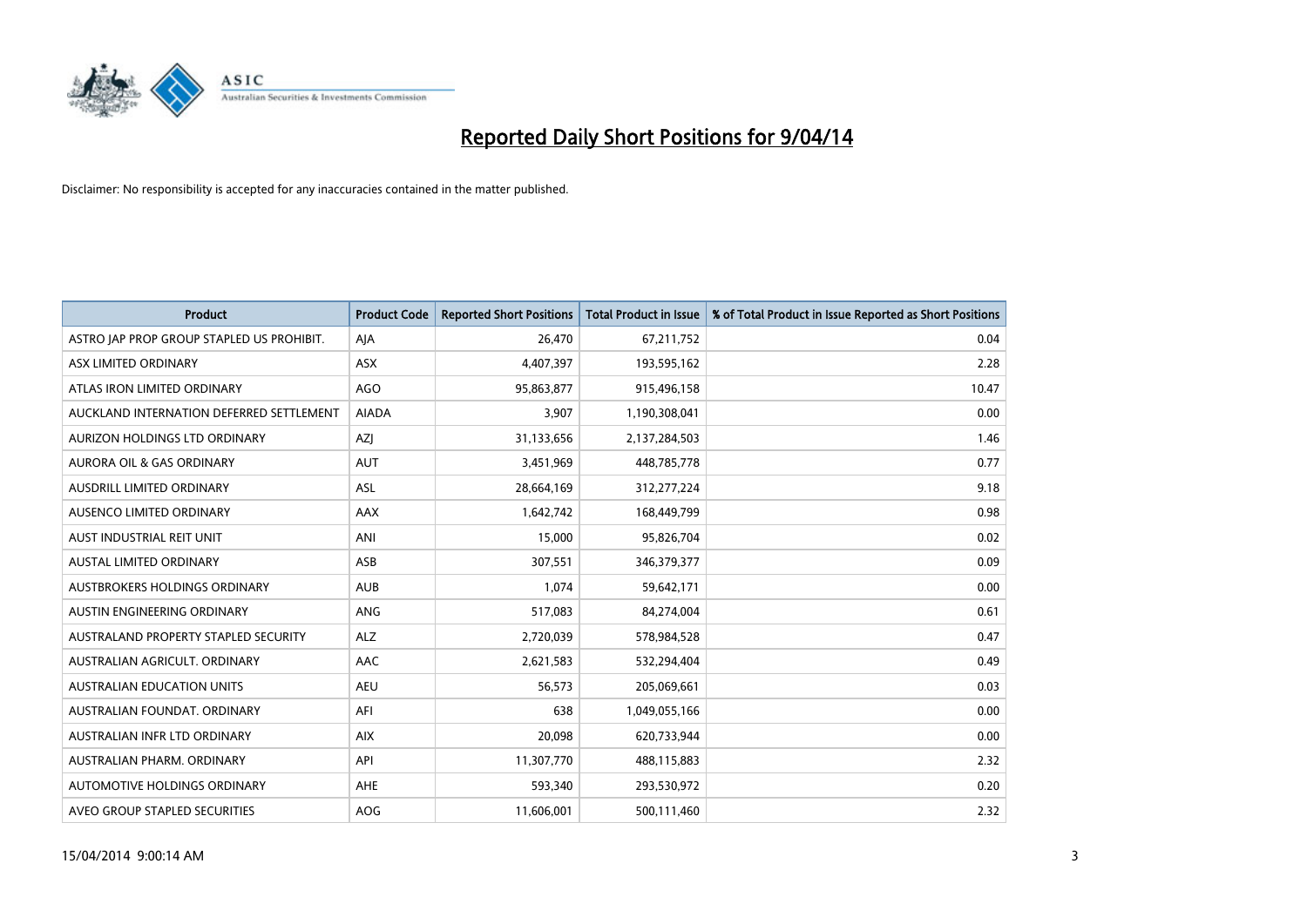

| <b>Product</b>                      | <b>Product Code</b> | <b>Reported Short Positions</b> | <b>Total Product in Issue</b> | % of Total Product in Issue Reported as Short Positions |
|-------------------------------------|---------------------|---------------------------------|-------------------------------|---------------------------------------------------------|
| AWE LIMITED ORDINARY                | <b>AWE</b>          | 406,050                         | 522,696,385                   | 0.08                                                    |
| AZONTO PET LTD ORDINARY             | APY                 | $\mathbf{1}$                    | 1,158,625,100                 | 0.00                                                    |
| <b>BANDANNA ENERGY ORDINARY</b>     | <b>BND</b>          | 27,081,588                      | 528,481,199                   | 5.12                                                    |
| BANK OF QUEENSLAND. ORDINARY        | <b>BOQ</b>          | 3,645,897                       | 322,566,581                   | 1.13                                                    |
| <b>BANNERMAN RESOURCES ORDINARY</b> | <b>BMN</b>          | 47                              | 322,885,298                   | 0.00                                                    |
| <b>BASE RES LIMITED ORDINARY</b>    | <b>BSE</b>          | 6,214,094                       | 561,840,029                   | 1.11                                                    |
| <b>BATHURST RES LTD. ORDINARY</b>   | <b>BRL</b>          | 8,980,344                       | 821,457,725                   | 1.09                                                    |
| <b>BC IRON LIMITED ORDINARY</b>     | <b>BCI</b>          | 1,896,739                       | 124,028,630                   | 1.53                                                    |
| BEACH ENERGY LIMITED ORDINARY       | <b>BPT</b>          | 13,622,247                      | 1,289,179,060                 | 1.06                                                    |
| BEADELL RESOURCE LTD ORDINARY       | <b>BDR</b>          | 44,562,093                      | 790,777,280                   | 5.64                                                    |
| BEGA CHEESE LTD ORDINARY            | <b>BGA</b>          | 518,524                         | 152,245,802                   | 0.34                                                    |
| BENDIGO AND ADELAIDE ORDINARY       | <b>BEN</b>          | 12,268,420                      | 412,684,737                   | 2.97                                                    |
| BENITEC BIOPHARMA ORDINARY          | <b>BLT</b>          | 23,850                          | 100,177,526                   | 0.02                                                    |
| BENTHAM IMF LTD ORDINARY            | <b>IMF</b>          | 3,285,363                       | 164,380,143                   | 2.00                                                    |
| BERKELEY RESOURCES ORDINARY         | <b>BKY</b>          | 131,002                         | 180,361,323                   | 0.07                                                    |
| BETASHARES ASX RES ETF UNITS        | <b>ORE</b>          | 517,432                         | 3,022,150                     | 17.12                                                   |
| BHP BILLITON LIMITED ORDINARY       | <b>BHP</b>          | 12,513,411                      | 3,211,691,105                 | 0.39                                                    |
| BIGAIR GROUP LIMITED ORDINARY       | <b>BGL</b>          | 2,252                           | 171,525,849                   | 0.00                                                    |
| <b>BILLABONG ORDINARY</b>           | <b>BBG</b>          | 8,644,658                       | 990,370,034                   | 0.87                                                    |
| <b>BIONOMICS LIMITED ORDINARY</b>   | <b>BNO</b>          | 338,582                         | 417,331,567                   | 0.08                                                    |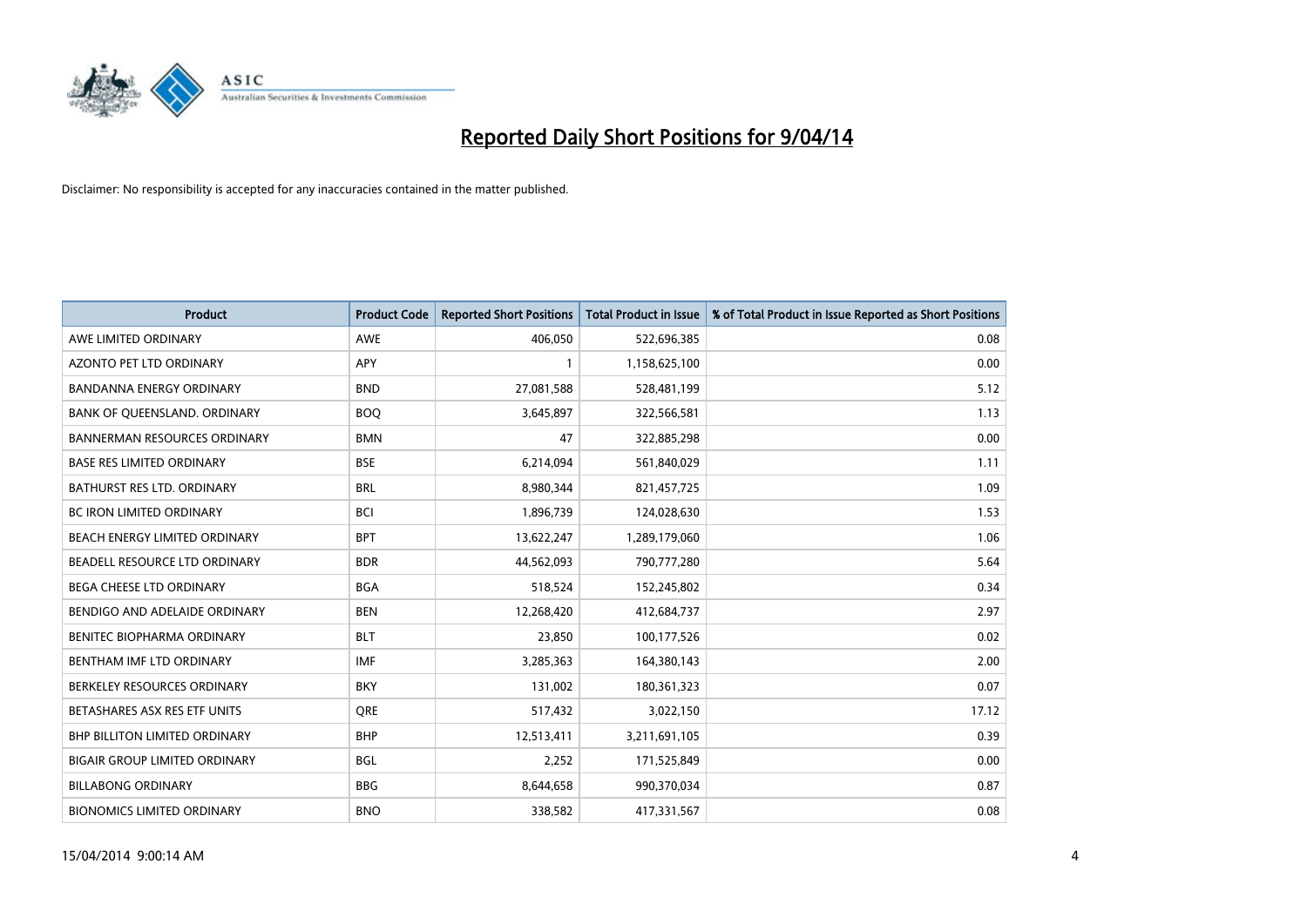

| <b>Product</b>                         | <b>Product Code</b> | <b>Reported Short Positions</b> | <b>Total Product in Issue</b> | % of Total Product in Issue Reported as Short Positions |
|----------------------------------------|---------------------|---------------------------------|-------------------------------|---------------------------------------------------------|
| <b>BLACKMORES LIMITED ORDINARY</b>     | <b>BKL</b>          | 5,629                           | 17,113,392                    | 0.03                                                    |
| BLACKTHORN RESOURCES ORD US PROHIBITED | <b>BTR</b>          | 212,658                         | 164,285,950                   | 0.13                                                    |
| <b>BLUESCOPE STEEL LTD ORDINARY</b>    | <b>BSL</b>          | 6,264,995                       | 558,848,896                   | 1.12                                                    |
| <b>BOART LONGYEAR ORDINARY</b>         | <b>BLY</b>          | 43,306,090                      | 461,163,412                   | 9.39                                                    |
| <b>BOOM LOGISTICS ORDINARY</b>         | <b>BOL</b>          | 150,000                         | 474,868,764                   | 0.03                                                    |
| <b>BORAL LIMITED, ORDINARY</b>         | <b>BLD</b>          | 26,318,800                      | 782,736,249                   | 3.36                                                    |
| <b>BRADKEN LIMITED ORDINARY</b>        | <b>BKN</b>          | 17,600,604                      | 171,027,249                   | 10.29                                                   |
| <b>BRAMBLES LIMITED ORDINARY</b>       | <b>BXB</b>          | 1,370,973                       | 1,562,860,559                 | 0.09                                                    |
| <b>BREVILLE GROUP LTD ORDINARY</b>     | <b>BRG</b>          | 2,004,973                       | 130,095,322                   | 1.54                                                    |
| <b>BRICKWORKS LIMITED ORDINARY</b>     | <b>BKW</b>          | 11,139                          | 148,038,996                   | 0.01                                                    |
| BROCKMAN MINING LTD ORDINARY           | <b>BCK</b>          | 36                              | 8,381,982,131                 | 0.00                                                    |
| BT INVESTMENT MNGMNT ORDINARY          | <b>BTT</b>          | 176,962                         | 282,727,073                   | 0.06                                                    |
| <b>BURU ENERGY ORDINARY</b>            | <b>BRU</b>          | 13,359,457                      | 298,505,530                   | 4.48                                                    |
| <b>BWP TRUST ORDINARY UNITS</b>        | <b>BWP</b>          | 6,619,983                       | 634,395,195                   | 1.04                                                    |
| <b>CABCHARGE AUSTRALIA ORDINARY</b>    | CAB                 | 8,595,865                       | 120,430,683                   | 7.14                                                    |
| CALTEX AUSTRALIA ORDINARY              | <b>CTX</b>          | 1,490,452                       | 270,000,000                   | 0.55                                                    |
| CAPITOL HEALTH ORDINARY                | CAJ                 | 196,878                         | 430,799,793                   | 0.05                                                    |
| CARDNO LIMITED ORDINARY                | CDD                 | 6,707,565                       | 160,954,250                   | 4.17                                                    |
| <b>CARINDALE PROPERTY UNIT</b>         | <b>CDP</b>          | 479                             | 70,000,000                    | 0.00                                                    |
| CARNARVON PETROLEUM ORDINARY           | <b>CVN</b>          | 734                             | 986,565,952                   | 0.00                                                    |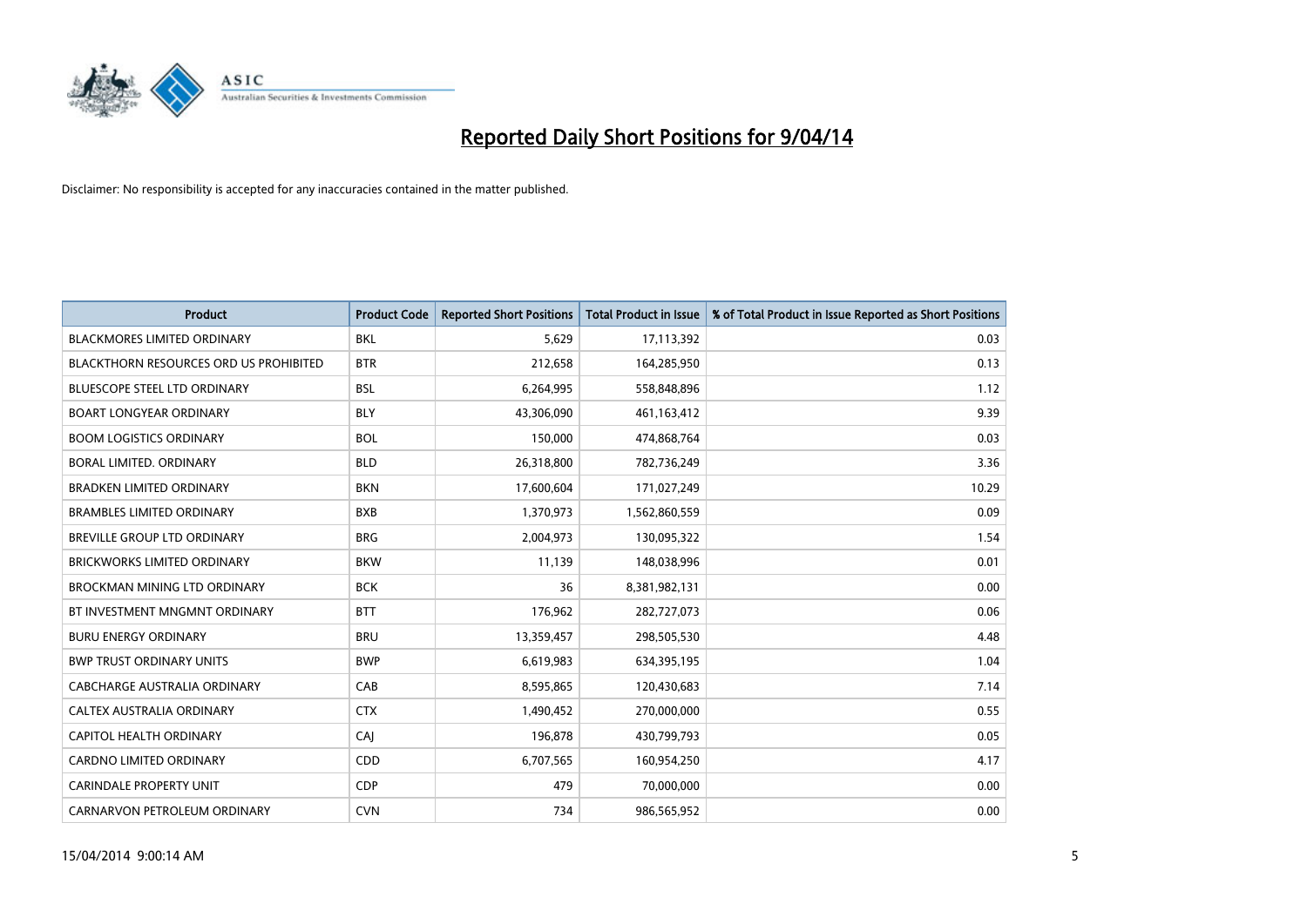

| <b>Product</b>                          | <b>Product Code</b> | <b>Reported Short Positions</b> | <b>Total Product in Issue</b> | % of Total Product in Issue Reported as Short Positions |
|-----------------------------------------|---------------------|---------------------------------|-------------------------------|---------------------------------------------------------|
| CARSALES.COM LTD ORDINARY               | <b>CRZ</b>          | 7,204,780                       | 237,803,965                   | 3.03                                                    |
| CASH CONVERTERS ORDINARY                | <b>CCV</b>          | 10,389,109                      | 428,886,124                   | 2.42                                                    |
| CEDAR WOODS PROP. ORDINARY              | <b>CWP</b>          | 81,897                          | 73,732,683                    | 0.11                                                    |
| CENTRAL PETROLEUM ORDINARY              | <b>CTP</b>          | 156,463                         | 348,718,957                   | 0.04                                                    |
| <b>CERAMIC FUEL CELLS ORDINARY</b>      | <b>CFU</b>          | 4,058                           | 1,771,524,324                 | 0.00                                                    |
| CFS RETAIL TRUST GRP STAPLED SECURITIES | <b>CFX</b>          | 73,866,696                      | 3,018,050,810                 | 2.45                                                    |
| CHALLENGER DIV.PRO. STAPLED UNITS       | <b>CDI</b>          | 118,407                         | 214,101,013                   | 0.06                                                    |
| <b>CHALLENGER LIMITED ORDINARY</b>      | <b>CGF</b>          | 541,748                         | 530,862,585                   | 0.10                                                    |
| CHARTER HALL GROUP STAPLED US PROHIBIT. | <b>CHC</b>          | 234,113                         | 347,925,558                   | 0.07                                                    |
| <b>CHARTER HALL RETAIL UNITS</b>        | <b>CQR</b>          | 11,101,966                      | 369,040,750                   | 3.01                                                    |
| <b>CHORUS LIMITED ORDINARY</b>          | <b>CNU</b>          | 718,511                         | 396,369,767                   | 0.18                                                    |
| CLINUVEL PHARMACEUT. ORDINARY           | <b>CUV</b>          | 600                             | 38,217,038                    | 0.00                                                    |
| COAL OF AFRICA LTD ORDINARY             | <b>CZA</b>          | 426                             | 1,048,368,613                 | 0.00                                                    |
| <b>COALSPUR MINES LTD ORDINARY</b>      | <b>CPL</b>          | 4,914,717                       | 641,394,435                   | 0.77                                                    |
| <b>COBAR CONSOLIDATED ORDINARY</b>      | CCU                 | 100,000                         | 329,715,353                   | 0.03                                                    |
| COCA-COLA AMATIL ORDINARY               | <b>CCL</b>          | 15,159,271                      | 763,590,249                   | 1.99                                                    |
| <b>COCHLEAR LIMITED ORDINARY</b>        | <b>COH</b>          | 9,462,439                       | 57,062,020                    | 16.58                                                   |
| <b>COCKATOO COAL ORDINARY</b>           | <b>COK</b>          | 167,987                         | 4,529,134,266                 | 0.00                                                    |
| <b>CODAN LIMITED ORDINARY</b>           | <b>CDA</b>          | 456,915                         | 176,969,924                   | 0.26                                                    |
| <b>COFFEY INTERNATIONAL ORDINARY</b>    | <b>COF</b>          | 18,923                          | 255,833,165                   | 0.01                                                    |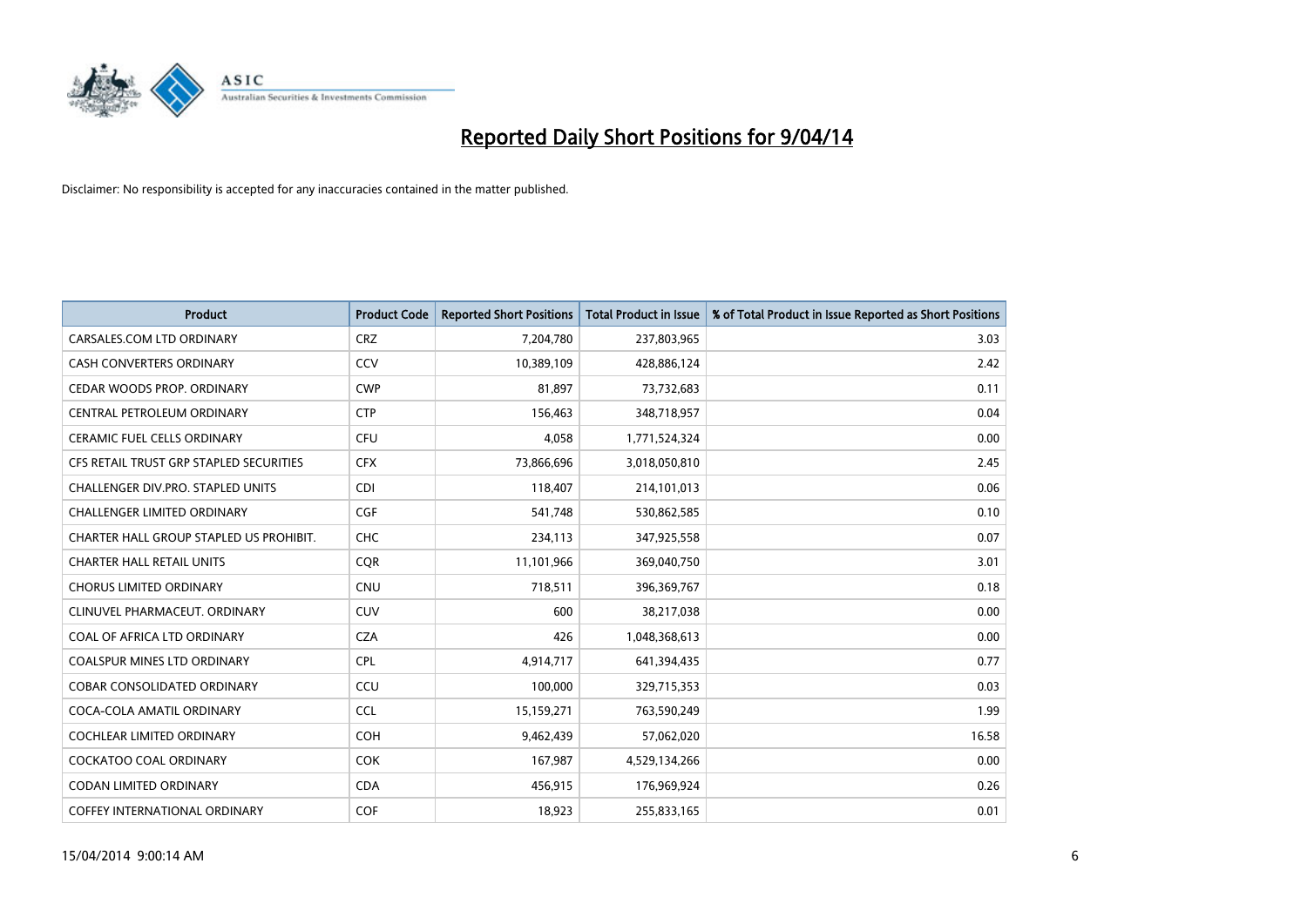

| <b>Product</b>                          | <b>Product Code</b> | <b>Reported Short Positions</b> | <b>Total Product in Issue</b> | % of Total Product in Issue Reported as Short Positions |
|-----------------------------------------|---------------------|---------------------------------|-------------------------------|---------------------------------------------------------|
| <b>COKAL LTD ORDINARY</b>               | <b>CKA</b>          | 13,650                          | 471,103,926                   | 0.00                                                    |
| <b>COLLECTION HOUSE ORDINARY</b>        | <b>CLH</b>          | 2,233,322                       | 129,717,785                   | 1.72                                                    |
| <b>COLLINS FOODS LTD ORDINARY</b>       | <b>CKF</b>          | 19,954                          | 93,000,003                    | 0.02                                                    |
| COMMONWEALTH BANK, ORDINARY             | <b>CBA</b>          | 7,747,774                       | 1,621,319,194                 | 0.48                                                    |
| COMMONWEALTH PROP ORDINARY UNITS        | <b>CPA</b>          | 55,394                          | 2,347,003,413                 | 0.00                                                    |
| <b>COMPASS RESOURCES ORDINARY</b>       | <b>CMR</b>          | 7,472                           | 1,403,744,100                 | 0.00                                                    |
| <b>COMPUTERSHARE LTD ORDINARY</b>       | <b>CPU</b>          | 12,308,772                      | 556,203,079                   | 2.21                                                    |
| COOPER ENERGY LTD ORDINARY              | <b>COE</b>          | 2,299                           | 329,235,509                   | 0.00                                                    |
| <b>CORP TRAVEL LIMITED ORDINARY</b>     | <b>CTD</b>          | 45,069                          | 89,890,762                    | 0.05                                                    |
| <b>COVER-MORE GRP LTD ORDINARY</b>      | <b>CVO</b>          | 3,013,730                       | 317,750,000                   | 0.95                                                    |
| <b>CREDIT CORP GROUP ORDINARY</b>       | <b>CCP</b>          | 175,252                         | 46,131,882                    | 0.38                                                    |
| <b>CROMWELL PROP STAPLED SECURITIES</b> | <b>CMW</b>          | 13,471,238                      | 1,724,697,156                 | 0.78                                                    |
| <b>CROWE HORWATH AUS ORDINARY</b>       | <b>CRH</b>          | 889,822                         | 273,005,429                   | 0.33                                                    |
| CROWN RESORTS LTD ORDINARY              | <b>CWN</b>          | 2,732,334                       | 728,394,185                   | 0.38                                                    |
| <b>CSG LIMITED ORDINARY</b>             | CSV                 | 8,001                           | 278,973,075                   | 0.00                                                    |
| <b>CSL LIMITED ORDINARY</b>             | <b>CSL</b>          | 1,016,855                       | 482,043,532                   | 0.21                                                    |
| <b>CSR LIMITED ORDINARY</b>             | <b>CSR</b>          | 14,394,953                      | 506,000,315                   | 2.84                                                    |
| <b>CUDECO LIMITED ORDINARY</b>          | CDU                 | 8,092,971                       | 234,033,408                   | 3.46                                                    |
| DART ENERGY LTD ORDINARY                | <b>DTE</b>          | 4,347,320                       | 1,108,752,733                 | 0.39                                                    |
| DATA#3 LIMITED ORDINARY                 | <b>DTL</b>          | 209,659                         | 153,974,950                   | 0.14                                                    |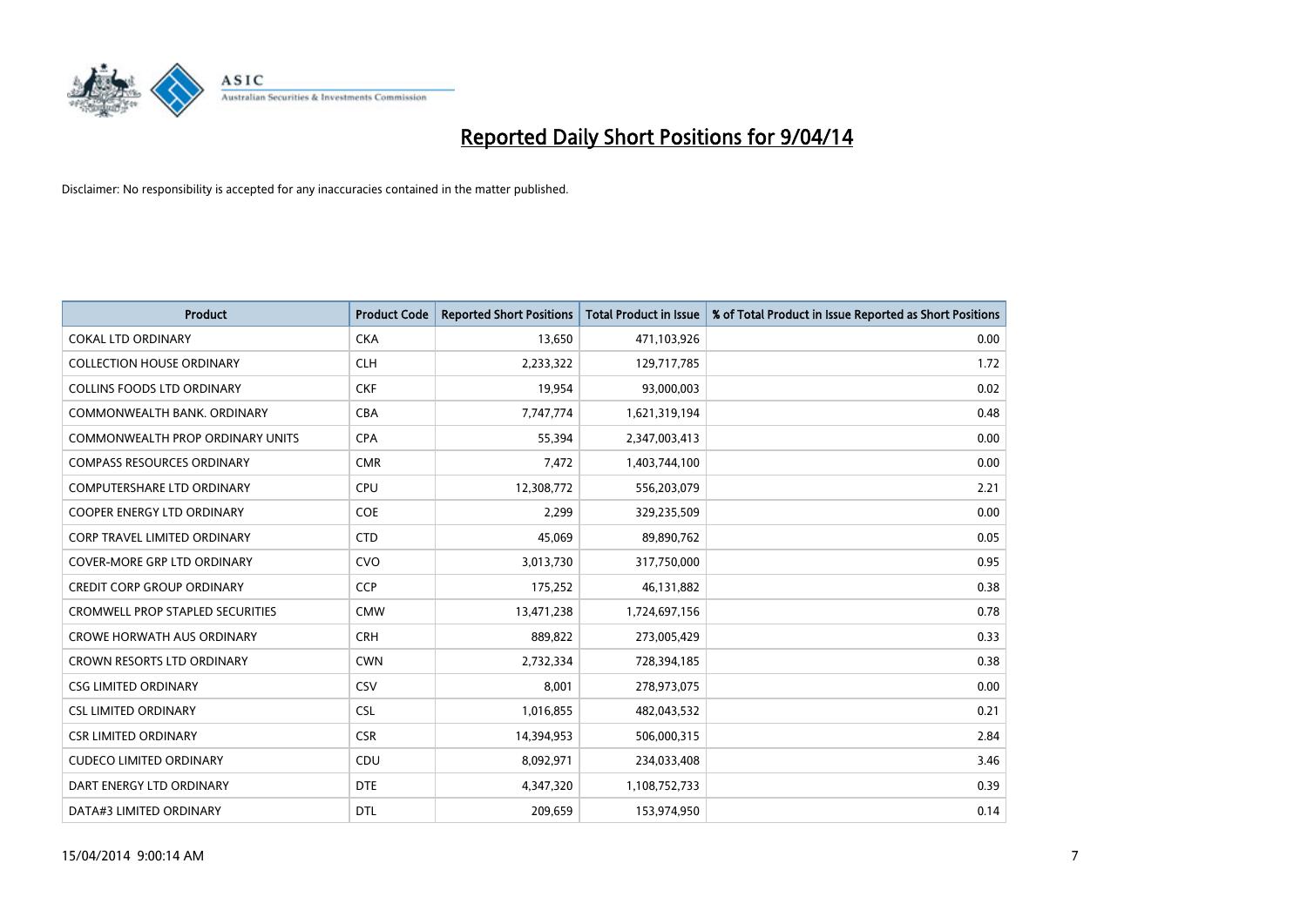

| <b>Product</b>                       | <b>Product Code</b> | <b>Reported Short Positions</b> | <b>Total Product in Issue</b> | % of Total Product in Issue Reported as Short Positions |
|--------------------------------------|---------------------|---------------------------------|-------------------------------|---------------------------------------------------------|
| DAVID JONES LIMITED ORDINARY         | <b>DJS</b>          | 27,933,579                      | 537,137,845                   | 5.20                                                    |
| <b>DECMIL GROUP LIMITED ORDINARY</b> | <b>DCG</b>          | 1,764,325                       | 168,657,794                   | 1.05                                                    |
| DEEP YELLOW LIMITED ORDINARY         | <b>DYL</b>          | 1,600,000                       | 1,617,041,367                 | 0.10                                                    |
| DEVINE LIMITED ORDINARY              | <b>DVN</b>          | 10,000                          | 158,730,556                   | 0.01                                                    |
| DEXUS PROPERTY GROUP STAPLED UNITS   | <b>DXS</b>          | 6,712,533                       | 5,379,489,824                 | 0.12                                                    |
| DICK SMITH HLDGS ORDINARY            | <b>DSH</b>          | 12,705,568                      | 236,511,364                   | 5.37                                                    |
| DISCOVERY METALS LTD ORDINARY        | <b>DML</b>          | 4,349,459                       | 560,034,418                   | 0.78                                                    |
| DOMINO PIZZA ENTERPR ORDINARY        | <b>DMP</b>          | 1,610,807                       | 85,915,713                    | 1.87                                                    |
| DONACO INTERNATIONAL ORDINARY        | <b>DNA</b>          | 1,765,603                       | 430,199,612                   | 0.41                                                    |
| DOWNER EDI LIMITED ORDINARY          | <b>DOW</b>          | 15,630,358                      | 435,399,975                   | 3.59                                                    |
| DRAGON MINING LTD ORDINARY           | <b>DRA</b>          | 50,000                          | 88,840,613                    | 0.06                                                    |
| DRILLSEARCH ENERGY ORDINARY          | <b>DLS</b>          | 12,886,423                      | 432,965,895                   | 2.98                                                    |
| DUET GROUP STAPLED US PROHIBIT.      | <b>DUE</b>          | 14,305,199                      | 1,317,809,323                 | 1.09                                                    |
| DULUXGROUP LIMITED ORDINARY          | <b>DLX</b>          | 1,839,615                       | 381,093,950                   | 0.48                                                    |
| <b>DWS LTD ORDINARY</b>              | <b>DWS</b>          | 7,001                           | 132,362,763                   | 0.01                                                    |
| ECHO ENTERTAINMENT ORDINARY          | EGP                 | 33,046,515                      | 825,672,730                   | 4.00                                                    |
| <b>ELDERS LIMITED ORDINARY</b>       | <b>ELD</b>          | 19,776,311                      | 455,013,329                   | 4.35                                                    |
| ELEMENTAL MINERALS ORDINARY          | <b>ELM</b>          | 170,287                         | 303,263,391                   | 0.06                                                    |
| <b>EMECO HOLDINGS ORDINARY</b>       | <b>EHL</b>          | 16,445,217                      | 599,675,707                   | 2.74                                                    |
| <b>ENERGY RESOURCES ORDINARY 'A'</b> | <b>ERA</b>          | 8,338,622                       | 517,725,062                   | 1.61                                                    |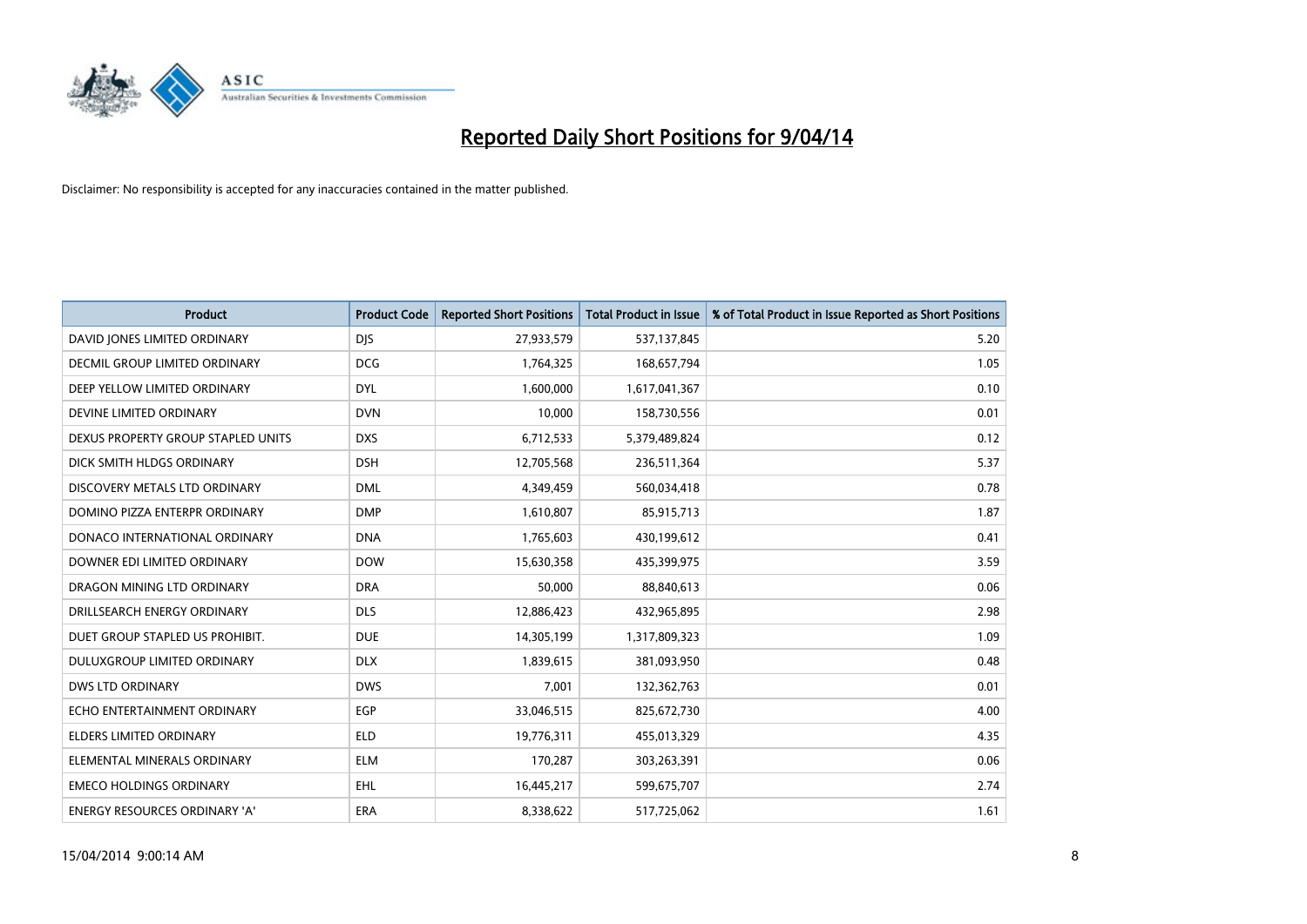

| <b>Product</b>                         | <b>Product Code</b> | <b>Reported Short Positions</b> | <b>Total Product in Issue</b> | % of Total Product in Issue Reported as Short Positions |
|----------------------------------------|---------------------|---------------------------------|-------------------------------|---------------------------------------------------------|
| <b>ENERGY WORLD CORPOR, ORDINARY</b>   | <b>EWC</b>          | 41,836,376                      | 1,734,166,672                 | 2.41                                                    |
| ENVESTRA LIMITED ORDINARY              | <b>ENV</b>          | 766,019                         | 1,796,808,474                 | 0.04                                                    |
| EQUATORIAL RES LTD ORDINARY            | EQX                 | 2,042                           | 122,185,353                   | 0.00                                                    |
| ERM POWER LIMITED ORDINARY             | EPW                 | 1,270,217                       | 239,269,727                   | 0.53                                                    |
| <b>ESERVGLOBAL LIMITED ORDINARY</b>    | ESV                 | 2,000,000                       | 253,545,997                   | 0.79                                                    |
| ETHANE PIPELINE STAPLED SECURITIES     | <b>EPX</b>          | 9,488                           | 69,302,275                    | 0.01                                                    |
| EVOLUTION MINING LTD ORDINARY          | <b>EVN</b>          | 28,373,850                      | 709,989,453                   | 4.00                                                    |
| FAIRFAX MEDIA LTD ORDINARY             | <b>FXJ</b>          | 99,808,451                      | 2,351,955,725                 | 4.24                                                    |
| FANTASTIC HOLDINGS ORDINARY            | <b>FAN</b>          | 19,007                          | 103,068,398                   | 0.02                                                    |
| <b>FAR LTD ORDINARY</b>                | <b>FAR</b>          | 23,288,235                      | 2,499,846,742                 | 0.93                                                    |
| FEDERATION CNTRES ORD/UNIT STAPLED SEC | <b>FDC</b>          | 4,778,490                       | 1,427,641,565                 | 0.33                                                    |
| FISHER & PAYKEL H. ORDINARY            | <b>FPH</b>          | 1,532,730                       | 551,115,184                   | 0.28                                                    |
| FLEETWOOD CORP ORDINARY                | <b>FWD</b>          | 1,881,275                       | 60,581,211                    | 3.11                                                    |
| FLETCHER BUILDING ORDINARY             | <b>FBU</b>          | 1,308,965                       | 687,854,788                   | 0.19                                                    |
| FLEXIGROUP LIMITED ORDINARY            | <b>FXL</b>          | 709,770                         | 304,096,060                   | 0.23                                                    |
| FLIGHT CENTRE TRAVEL ORDINARY          | <b>FLT</b>          | 5,947,582                       | 100,558,707                   | 5.91                                                    |
| FLINDERS MINES LTD ORDINARY            | <b>FMS</b>          | 3,643,348                       | 2,100,866,748                 | 0.17                                                    |
| FOCUS MINERALS LTD ORDINARY            | <b>FML</b>          | 10,000,000                      | 9,137,375,877                 | 0.11                                                    |
| FONTERRA SHARE FUND ORDINARY UNITS     | <b>FSF</b>          | 3,029                           | 106,627,436                   | 0.00                                                    |
| <b>FORGE GROUP LIMITED ORDINARY</b>    | FGE                 | 2,431,358                       | 86,169,014                    | 2.82                                                    |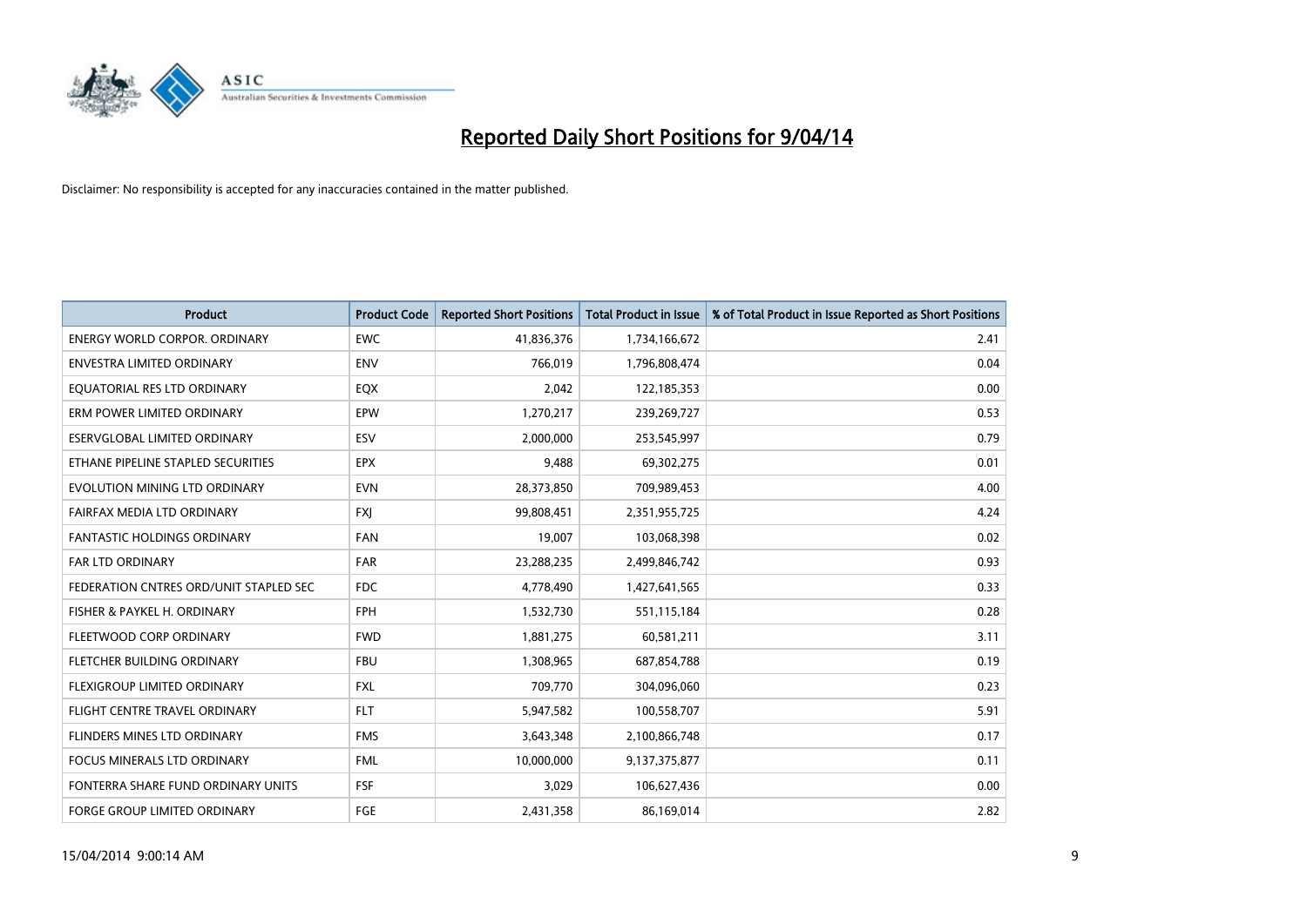

| <b>Product</b>                                   | <b>Product Code</b> | <b>Reported Short Positions</b> | <b>Total Product in Issue</b> | % of Total Product in Issue Reported as Short Positions |
|--------------------------------------------------|---------------------|---------------------------------|-------------------------------|---------------------------------------------------------|
| FORTESCUE METALS GRP ORDINARY                    | <b>FMG</b>          | 154,396,837                     | 3,113,798,151                 | 4.96                                                    |
| <b>G.U.D. HOLDINGS ORDINARY</b>                  | GUD                 | 2,832,691                       | 71,241,319                    | 3.98                                                    |
| <b>G8 EDUCATION LIMITED ORDINARY</b>             | <b>GEM</b>          | 7,877,440                       | 315,640,876                   | 2.50                                                    |
| <b>GALAXY RESOURCES ORDINARY</b>                 | GXY                 | 329,458                         | 1,027,073,389                 | 0.03                                                    |
| <b>GALILEO JAPAN TRUST UNIT</b>                  | GIT                 | 437,109                         | 106,444,665                   | 0.41                                                    |
| <b>GBST HOLDINGS., ORDINARY</b>                  | GBT                 | 34,591                          | 66,561,725                    | 0.05                                                    |
| <b>GDI PROPERTY GRP STAPLED SECURITIES</b>       | GDI                 | 3,227,172                       | 567,575,025                   | 0.57                                                    |
| <b>GENETIC TECHNOLOGIES ORDINARY</b>             | <b>GTG</b>          | 2,136,360                       | 647,339,902                   | 0.33                                                    |
| <b>GEODYNAMICS LIMITED ORDINARY</b>              | GDY                 | 819                             | 406,452,608                   | 0.00                                                    |
| GI DYNAMICS, INC CDI US PROHIBITED               | GID                 | 921,000                         | 398,231,465                   | 0.23                                                    |
| <b>GINDALBIE METALS LTD ORDINARY</b>             | GBG                 | 39,778,247                      | 1,493,660,842                 | 2.66                                                    |
| <b>GOODMAN FIELDER, ORDINARY</b>                 | <b>GFF</b>          | 57,621,325                      | 1,955,559,207                 | 2.95                                                    |
| <b>GOODMAN GROUP STAPLED</b>                     | <b>GMG</b>          | 3,600,227                       | 1,727,685,976                 | 0.21                                                    |
| <b>GPT GROUP STAPLED SEC.</b>                    | GPT                 | 9,244,081                       | 1,685,779,634                 | 0.55                                                    |
| <b>GRAINCORP LIMITED A CLASS ORDINARY</b>        | <b>GNC</b>          | 3,893,368                       | 228,855,628                   | 1.70                                                    |
| <b>GRANGE RESOURCES. ORDINARY</b>                | GRR                 | 4,778,240                       | 1,157,097,869                 | 0.41                                                    |
| <b>GREENCROSS LIMITED ORDINARY</b>               | GXL                 | 290                             | 90,893,174                    | 0.00                                                    |
| <b>GREENLAND MIN EN LTD ORDINARY</b>             | GGG                 | 3,132,555                       | 575,497,356                   | 0.54                                                    |
| <b>GROWTHPOINT PROPERTY ORD/UNIT STAPLED SEC</b> | GOZ                 | 2,926                           | 488,029,437                   | 0.00                                                    |
| <b>GRYPHON MINERALS LTD ORDINARY</b>             | GRY                 | 2,369,908                       | 400,889,282                   | 0.59                                                    |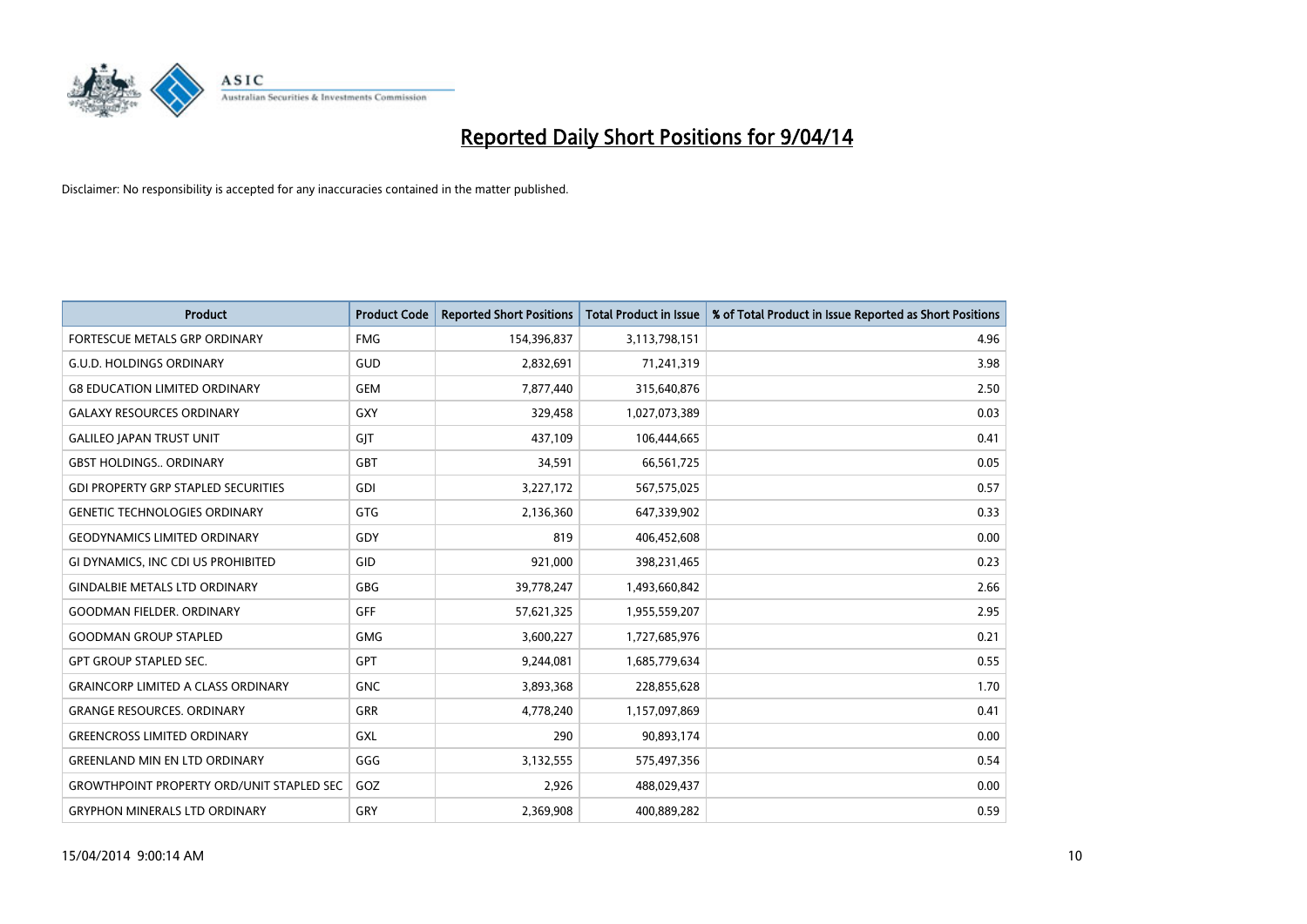

| <b>Product</b>                      | <b>Product Code</b> | <b>Reported Short Positions</b> | <b>Total Product in Issue</b> | % of Total Product in Issue Reported as Short Positions |
|-------------------------------------|---------------------|---------------------------------|-------------------------------|---------------------------------------------------------|
| <b>GUILDFORD COAL LTD ORDINARY</b>  | <b>GUF</b>          | 47,891                          | 761,857,020                   | 0.01                                                    |
| <b>GUINNESS PEAT GROUP. CDI 1:1</b> | GPG                 | 81,925                          | 173,712,997                   | 0.05                                                    |
| <b>GWA GROUP LTD ORDINARY</b>       | <b>GWA</b>          | 9,330,715                       | 306,533,770                   | 3.04                                                    |
| HARVEY NORMAN ORDINARY              | <b>HVN</b>          | 60,680,549                      | 1,062,316,784                 | 5.71                                                    |
| <b>HENDERSON GROUP CDI 1:1</b>      | <b>HGG</b>          | 1,082,766                       | 639,330,231                   | 0.17                                                    |
| HFA HOLDINGS LIMITED ORDINARY       | <b>HFA</b>          | 3,809                           | 118,738,157                   | 0.00                                                    |
| <b>HIGHLANDS PACIFIC ORDINARY</b>   | <b>HIG</b>          | 10,001                          | 854,261,346                   | 0.00                                                    |
| HILLGROVE RES LTD ORDINARY          | <b>HGO</b>          | 545,339                         | 1,180,889,221                 | 0.05                                                    |
| <b>HILLS LTD ORDINARY</b>           | <b>HIL</b>          | 500,332                         | 235,641,350                   | 0.21                                                    |
| HORIZON OIL LIMITED ORDINARY        | <b>HZN</b>          | 88,585,368                      | 1,301,147,932                 | 6.81                                                    |
| HOT CHILI LTD ORDINARY              | <b>HCH</b>          | 10,000                          | 347,732,196                   | 0.00                                                    |
| <b>HOTEL PROPERTY STAPLED</b>       | <b>HPI</b>          | 76,407                          | 132,870,000                   | 0.06                                                    |
| <b>ICAR ASIA LTD ORDINARY</b>       | ICO                 | 3,427                           | 121,346,281                   | 0.00                                                    |
| <b>ICON ENERGY LIMITED ORDINARY</b> | <b>ICN</b>          | 30,000                          | 615,774,351                   | 0.00                                                    |
| <b>IINET LIMITED ORDINARY</b>       | <b>IIN</b>          | 2,291,315                       | 161,238,847                   | 1.42                                                    |
| ILUKA RESOURCES ORDINARY            | ILU                 | 42,098,266                      | 418,700,517                   | 10.05                                                   |
| <b>IMDEX LIMITED ORDINARY</b>       | <b>IMD</b>          | 4,740,166                       | 210,473,188                   | 2.25                                                    |
| <b>INCITEC PIVOT ORDINARY</b>       | IPL                 | 18,335,599                      | 1,644,919,097                 | 1.11                                                    |
| <b>INDEPENDENCE GROUP ORDINARY</b>  | <b>IGO</b>          | 2,383,316                       | 233,323,905                   | 1.02                                                    |
| INDOCHINE MINING LTD ORDINARY       | <b>IDC</b>          | 18,008                          | 1,003,497,126                 | 0.00                                                    |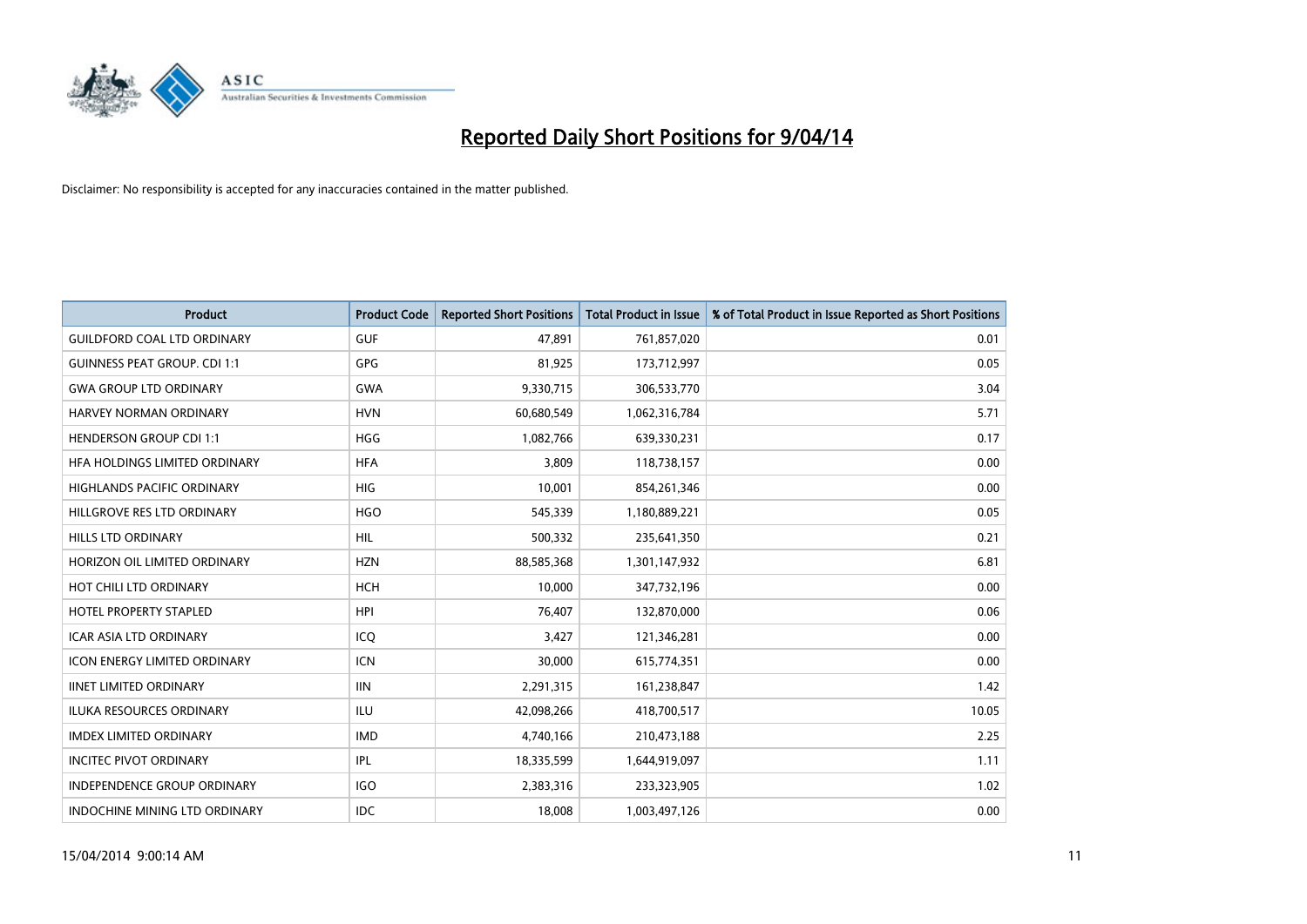

| <b>Product</b>                                  | <b>Product Code</b> | <b>Reported Short Positions</b> | <b>Total Product in Issue</b> | % of Total Product in Issue Reported as Short Positions |
|-------------------------------------------------|---------------------|---------------------------------|-------------------------------|---------------------------------------------------------|
| <b>INDOPHIL RESOURCES ORDINARY</b>              | <b>IRN</b>          | 1,096,554                       | 1,203,146,194                 | 0.09                                                    |
| <b>INDUSTRIA REIT STAPLED</b>                   | <b>IDR</b>          | 9,459                           | 125,000,001                   | 0.01                                                    |
| <b>INFIGEN ENERGY STAPLED SECURITIES</b>        | <b>IFN</b>          | 3,260,227                       | 764,993,434                   | 0.43                                                    |
| INGENIA GROUP STAPLED SECURITIES                | <b>INA</b>          | 236,419                         | 676,240,232                   | 0.03                                                    |
| <b>INSURANCE AUSTRALIA ORDINARY</b>             | IAG                 | 20,959,406                      | 2,341,618,048                 | 0.90                                                    |
| <b>INTREPID MINES ORDINARY</b>                  | <b>IAU</b>          | 15,359,025                      | 556,689,740                   | 2.76                                                    |
| <b>INVESTA OFFICE FUND STAPLED SECURITIES</b>   | <b>IOF</b>          | 1,202,111                       | 614,047,458                   | 0.20                                                    |
| <b>INVOCARE LIMITED ORDINARY</b>                | <b>IVC</b>          | 4,122,478                       | 110,030,298                   | 3.75                                                    |
| <b>IOOF HOLDINGS LTD ORDINARY</b>               | IFL                 | 2,028,369                       | 232,118,034                   | 0.87                                                    |
| <b>IPROPERTY GROUP LTD ORDINARY</b>             | <b>IPP</b>          | 297,854                         | 181,579,840                   | 0.16                                                    |
| <b>IRESS LIMITED ORDINARY</b>                   | <b>IRE</b>          | 424,637                         | 158,585,126                   | 0.27                                                    |
| <b>IRON ORE HOLDINGS ORDINARY</b>               | <b>IOH</b>          | 9,548                           | 161,174,005                   | 0.01                                                    |
| <b>ISELECT LTD ORDINARY</b>                     | <b>ISU</b>          | 316,065                         | 260,889,894                   | 0.12                                                    |
| <b>IAMES HARDIE INDUST CHESS DEPOSITARY INT</b> | <b>IHX</b>          | 3,626,540                       | 445,033,502                   | 0.81                                                    |
| <b>JB HI-FI LIMITED ORDINARY</b>                | <b>IBH</b>          | 13,057,057                      | 100,385,400                   | 13.01                                                   |
| <b>KAGARA LTD ORDINARY</b>                      | KZL                 | 3,350,441                       | 798,953,117                   | 0.42                                                    |
| KAROON GAS AUSTRALIA ORDINARY                   | <b>KAR</b>          | 12,452,176                      | 255,841,581                   | 4.87                                                    |
| KATHMANDU HOLD LTD ORDINARY                     | <b>KMD</b>          | 120,081                         | 200,473,338                   | 0.06                                                    |
| <b>KBL MINING LIMITED ORDINARY</b>              | <b>KBL</b>          | 1,820                           | 393,535,629                   | 0.00                                                    |
| KINGSGATE CONSOLID. ORDINARY                    | <b>KCN</b>          | 12,373,009                      | 192,691,879                   | 6.42                                                    |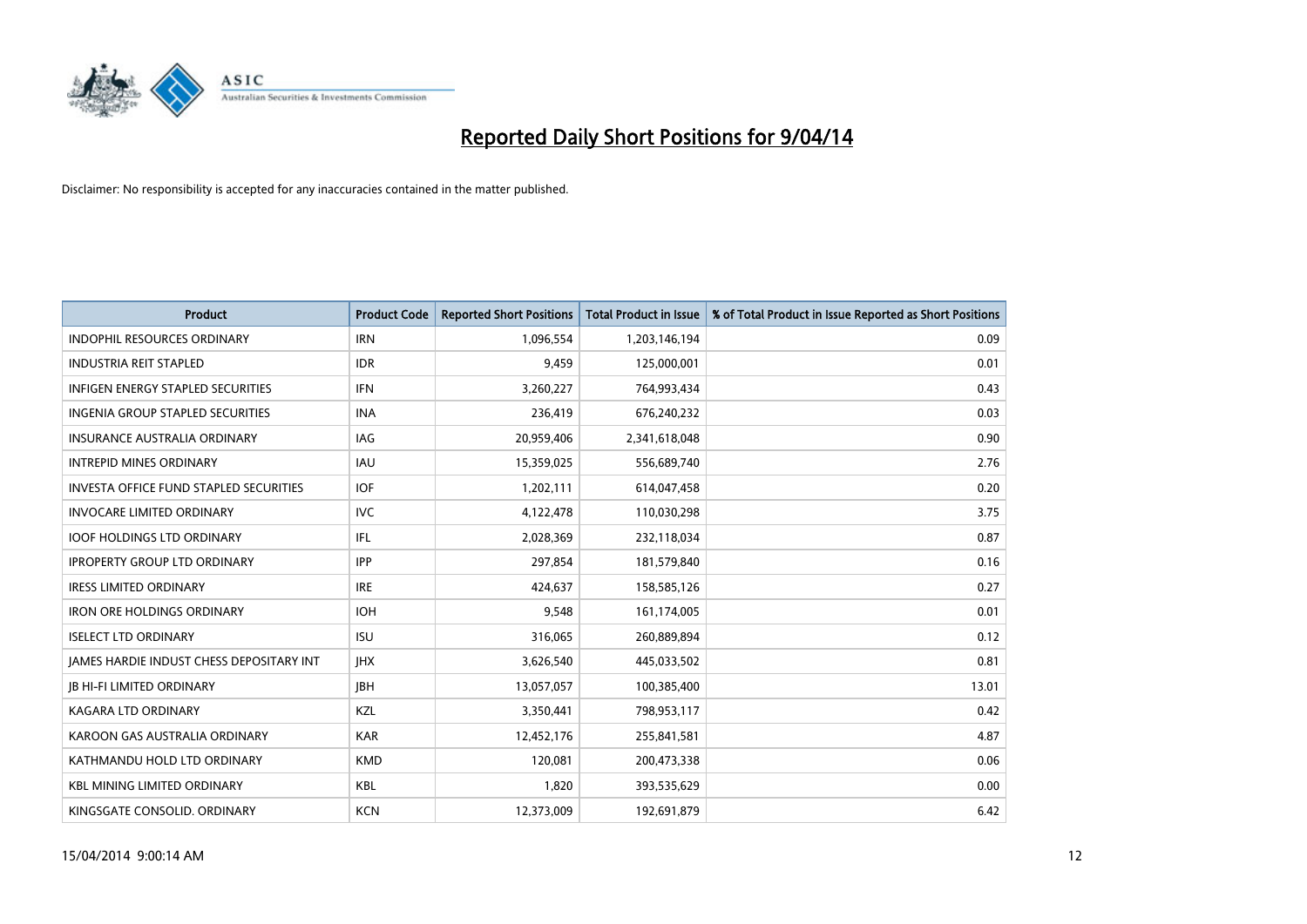

| <b>Product</b>                        | <b>Product Code</b> | <b>Reported Short Positions</b> | <b>Total Product in Issue</b> | % of Total Product in Issue Reported as Short Positions |
|---------------------------------------|---------------------|---------------------------------|-------------------------------|---------------------------------------------------------|
| KINGSROSE MINING LTD ORDINARY         | <b>KRM</b>          | 77,887                          | 358,611,493                   | 0.02                                                    |
| LEIGHTON HOLDINGS ORDINARY            | LEI                 | 11,728,525                      | 337,965,688                   | 3.47                                                    |
| LEND LEASE GROUP UNIT/ORD STAPLED     | <b>LLC</b>          | 3,942,971                       | 577,475,833                   | 0.68                                                    |
| LIQUEFIED NATURAL ORDINARY            | <b>LNG</b>          | 863                             | 355,829,015                   | 0.00                                                    |
| LYCOPODIUM LIMITED ORDINARY           | <b>LYL</b>          | 1,001                           | 38,955,103                    | 0.00                                                    |
| LYNAS CORPORATION ORDINARY            | <b>LYC</b>          | 126,053,685                     | 1,961,185,594                 | 6.43                                                    |
| <b>M2 GRP LTD ORDINARY</b>            | <b>MTU</b>          | 14,348,363                      | 179,511,351                   | 7.99                                                    |
| MACA LIMITED ORDINARY                 | <b>MLD</b>          | 180,680                         | 202,676,373                   | 0.09                                                    |
| <b>MACMAHON HOLDINGS ORDINARY</b>     | <b>MAH</b>          | 24,964                          | 1,261,699,966                 | 0.00                                                    |
| MACO ATLAS ROADS GRP ORDINARY STAPLED | <b>MOA</b>          | 6,601,166                       | 487,230,540                   | 1.35                                                    |
| MACQUARIE GROUP LTD ORDINARY          | MQG                 | 1,279,932                       | 321,074,750                   | 0.40                                                    |
| MAGELLAN FIN GRP LTD ORDINARY         | <b>MFG</b>          | 2,123,363                       | 157,260,241                   | 1.35                                                    |
| <b>MATRIX C &amp; E LTD ORDINARY</b>  | <b>MCE</b>          | 2,870,925                       | 94,555,428                    | 3.04                                                    |
| MAVERICK DRILLING ORDINARY            | <b>MAD</b>          | 6,972,453                       | 468,004,529                   | 1.49                                                    |
| <b>MAXITRANS INDUSTRIES ORDINARY</b>  | <b>MXI</b>          | 345,858                         | 185,075,653                   | 0.19                                                    |
| MAYNE PHARMA LTD ORDINARY             | <b>MYX</b>          | 779,920                         | 586,651,477                   | 0.13                                                    |
| MCALEESE LTD ORDINARY                 | <b>MCS</b>          | 20,944                          | 287,365,502                   | 0.01                                                    |
| MCMILLAN SHAKESPEARE ORDINARY         | <b>MMS</b>          | 155,640                         | 74,523,965                    | 0.21                                                    |
| MCPHERSON'S LTD ORDINARY              | <b>MCP</b>          | 155,458                         | 93,994,381                    | 0.17                                                    |
| MEDUSA MINING LTD ORDINARY            | <b>MML</b>          | 5,662,160                       | 207,794,301                   | 2.72                                                    |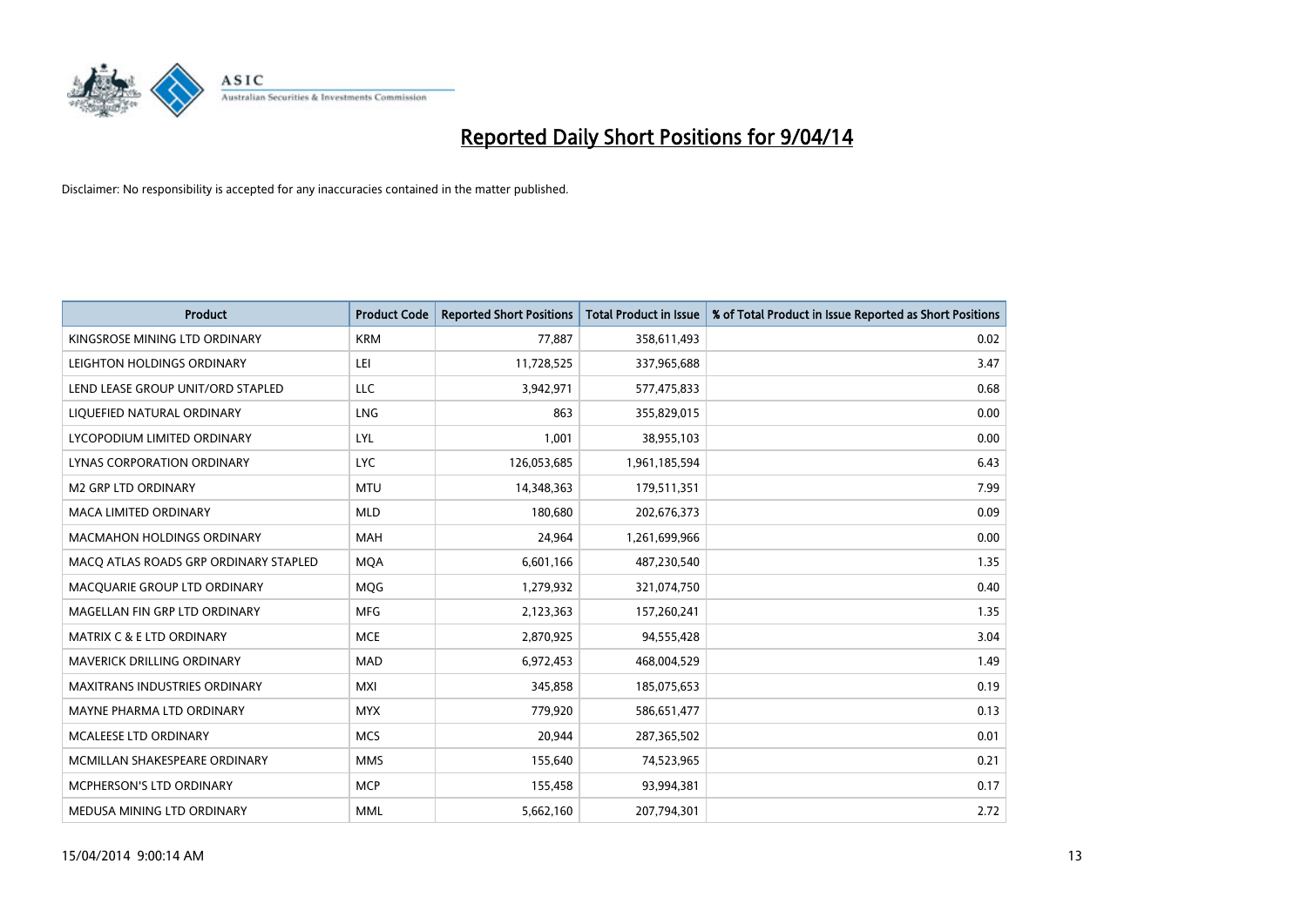

| <b>Product</b>                  | <b>Product Code</b> | <b>Reported Short Positions</b> | <b>Total Product in Issue</b> | % of Total Product in Issue Reported as Short Positions |
|---------------------------------|---------------------|---------------------------------|-------------------------------|---------------------------------------------------------|
| <b>MERMAID MARINE ORDINARY</b>  | <b>MRM</b>          | 3,912,495                       | 366,741,299                   | 1.07                                                    |
| MESOBLAST LIMITED ORDINARY      | <b>MSB</b>          | 18,218,411                      | 321,210,394                   | 5.67                                                    |
| METALS X LIMITED ORDINARY       | <b>MLX</b>          | 618.147                         | 1,655,386,110                 | 0.04                                                    |
| METCASH LIMITED ORDINARY        | <b>MTS</b>          | 96,601,567                      | 888,338,048                   | 10.87                                                   |
| MIGHTY RIVER POWER ORDINARY     | <b>MYT</b>          | 3,675,711                       | 1,400,012,517                 | 0.26                                                    |
| MILLENNIUM MIN LTD ORDINARY     | <b>MOY</b>          | 2,316                           | 217,695,372                   | 0.00                                                    |
| MINCOR RESOURCES NL ORDINARY    | <b>MCR</b>          | 134,626                         | 188,208,274                   | 0.07                                                    |
| MINERAL DEPOSITS ORDINARY       | <b>MDL</b>          | 672,665                         | 103,538,786                   | 0.65                                                    |
| MINERAL RESOURCES, ORDINARY     | <b>MIN</b>          | 5,050,693                       | 186,312,198                   | 2.71                                                    |
| MINT WIRELESS ORDINARY          | <b>MNW</b>          | 1,140,727                       | 405,872,395                   | 0.28                                                    |
| MIRABELA NICKEL LTD ORDINARY    | <b>MBN</b>          | 18,456,648                      | 876,801,147                   | 2.10                                                    |
| MIRVAC GROUP STAPLED SECURITIES | <b>MGR</b>          | 1,418,404                       | 3,692,279,772                 | 0.04                                                    |
| MOBILE EMBRACE LTD ORDINARY     | <b>MBE</b>          | 1,794                           | 369,270,098                   | 0.00                                                    |
| MOLOPO ENERGY LTD ORDINARY      | <b>MPO</b>          | 268,667                         | 247,275,840                   | 0.11                                                    |
| MONADELPHOUS GROUP ORDINARY     | <b>MND</b>          | 12,782,699                      | 92,679,570                    | 13.79                                                   |
| MORTGAGE CHOICE LTD ORDINARY    | MOC                 | 3,976                           | 123,780,387                   | 0.00                                                    |
| MOUNT GIBSON IRON ORDINARY      | <b>MGX</b>          | 11,502,517                      | 1,090,584,232                 | 1.05                                                    |
| MULTIPLEX SITES SITES           | <b>MXUPA</b>        | 1,670                           | 4,500,000                     | 0.04                                                    |
| MURCHISON METALS LTD ORDINARY   | <b>MMX</b>          | 216,096                         | 450,497,346                   | 0.05                                                    |
| MYER HOLDINGS LTD ORDINARY      | <b>MYR</b>          | 67,863,919                      | 585,684,551                   | 11.59                                                   |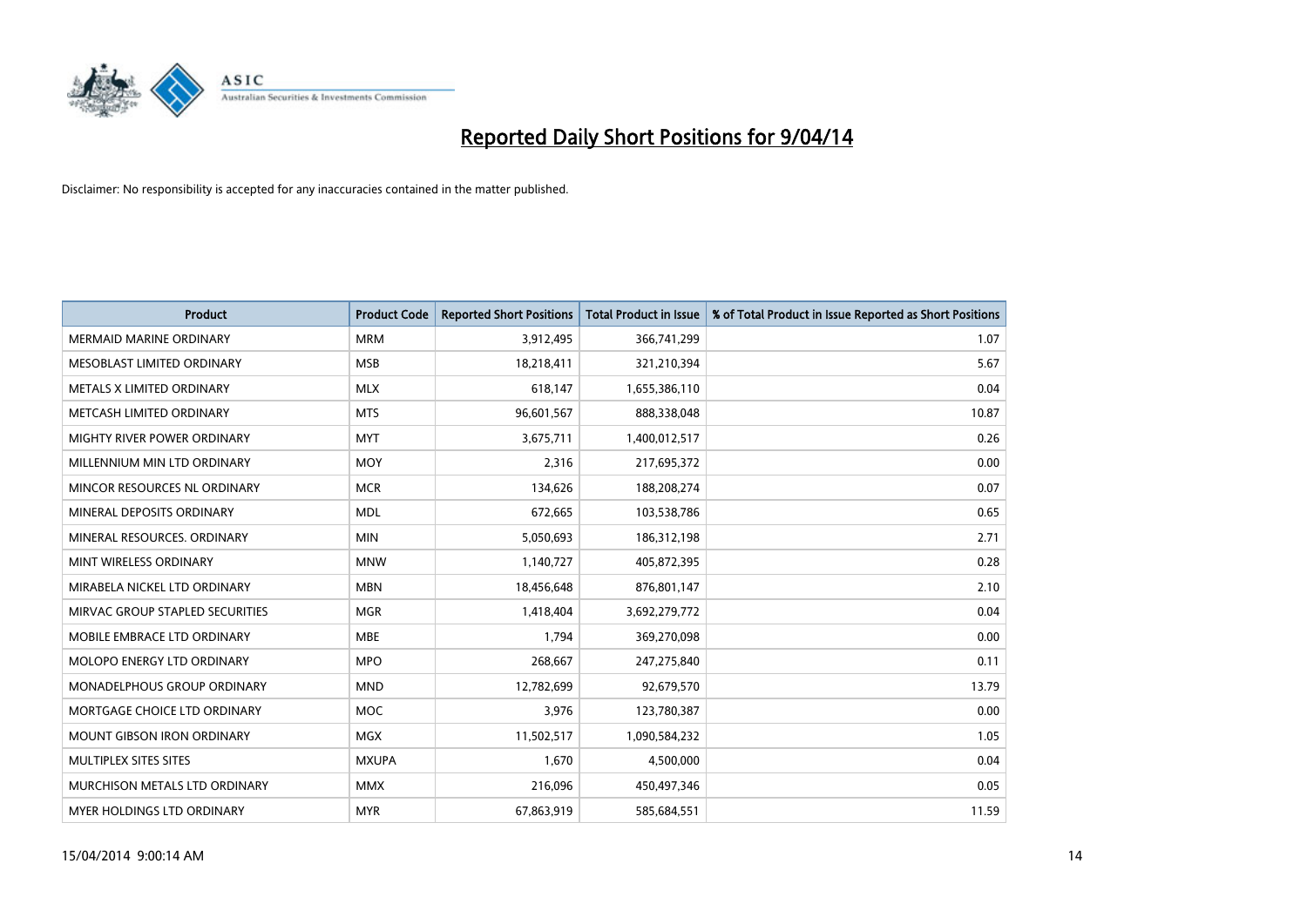

| <b>Product</b>                | <b>Product Code</b> | <b>Reported Short Positions</b> | <b>Total Product in Issue</b> | % of Total Product in Issue Reported as Short Positions |
|-------------------------------|---------------------|---------------------------------|-------------------------------|---------------------------------------------------------|
| NANOSONICS LIMITED ORDINARY   | <b>NAN</b>          | 193,539                         | 263,798,826                   | 0.07                                                    |
| NATIONAL AUST. BANK ORDINARY  | <b>NAB</b>          | 5,899,035                       | 2,353,771,760                 | 0.25                                                    |
| NATIONAL STORAGE STAPLED      | <b>NSR</b>          | 1,377,612                       | 244,897,097                   | 0.56                                                    |
| NAVITAS LIMITED ORDINARY      | <b>NVT</b>          | 2,829,914                       | 375,712,581                   | 0.75                                                    |
| NEARMAP LTD ORDINARY          | <b>NEA</b>          | 61,090                          | 337,346,101                   | 0.02                                                    |
| NEON ENERGY LIMITED ORDINARY  | <b>NEN</b>          | 242,166                         | 553,037,848                   | 0.04                                                    |
| NEW HOPE CORPORATION ORDINARY | <b>NHC</b>          | 644,414                         | 830,933,112                   | 0.08                                                    |
| NEWCREST MINING ORDINARY      | <b>NCM</b>          | 5,718,273                       | 766,510,971                   | 0.75                                                    |
| NEWS CORP A NON-VOTING CDI    | <b>NWSLV</b>        | 406,459                         | 3,115,091                     | 13.05                                                   |
| NEWS CORP B VOTING CDI        | <b>NWS</b>          | 2,175,071                       | 20,237,280                    | 10.75                                                   |
| NEWSAT LIMITED ORDINARY       | <b>NWT</b>          | 5,369,122                       | 612,199,841                   | 0.88                                                    |
| NEXTDC LIMITED ORDINARY       | <b>NXT</b>          | 9,761,238                       | 192,904,486                   | 5.06                                                    |
| NEXUS ENERGY LIMITED ORDINARY | <b>NXS</b>          | 1,462,101                       | 1,330,219,459                 | 0.11                                                    |
| NIB HOLDINGS LIMITED ORDINARY | <b>NHF</b>          | 3,424,979                       | 439,004,182                   | 0.78                                                    |
| NICK SCALI LIMITED ORDINARY   | <b>NCK</b>          | 2,001                           | 81,000,000                    | 0.00                                                    |
| NIDO PETROLEUM ORDINARY       | <b>NDO</b>          | 47,402                          | 2,048,317,635                 | 0.00                                                    |
| NINE ENTERTAINMENT ORDINARY   | <b>NEC</b>          | 11,345,080                      | 940,295,023                   | 1.21                                                    |
| NOBLE MINERAL RES ORDINARY    | <b>NMG</b>          | 2,365,726                       | 666,397,952                   | 0.36                                                    |
| NORTHERN IRON LTD ORDINARY    | <b>NFE</b>          | 13,000                          | 484,405,314                   | 0.00                                                    |
| NORTHERN STAR ORDINARY        | <b>NST</b>          | 1,980,783                       | 578,591,915                   | 0.34                                                    |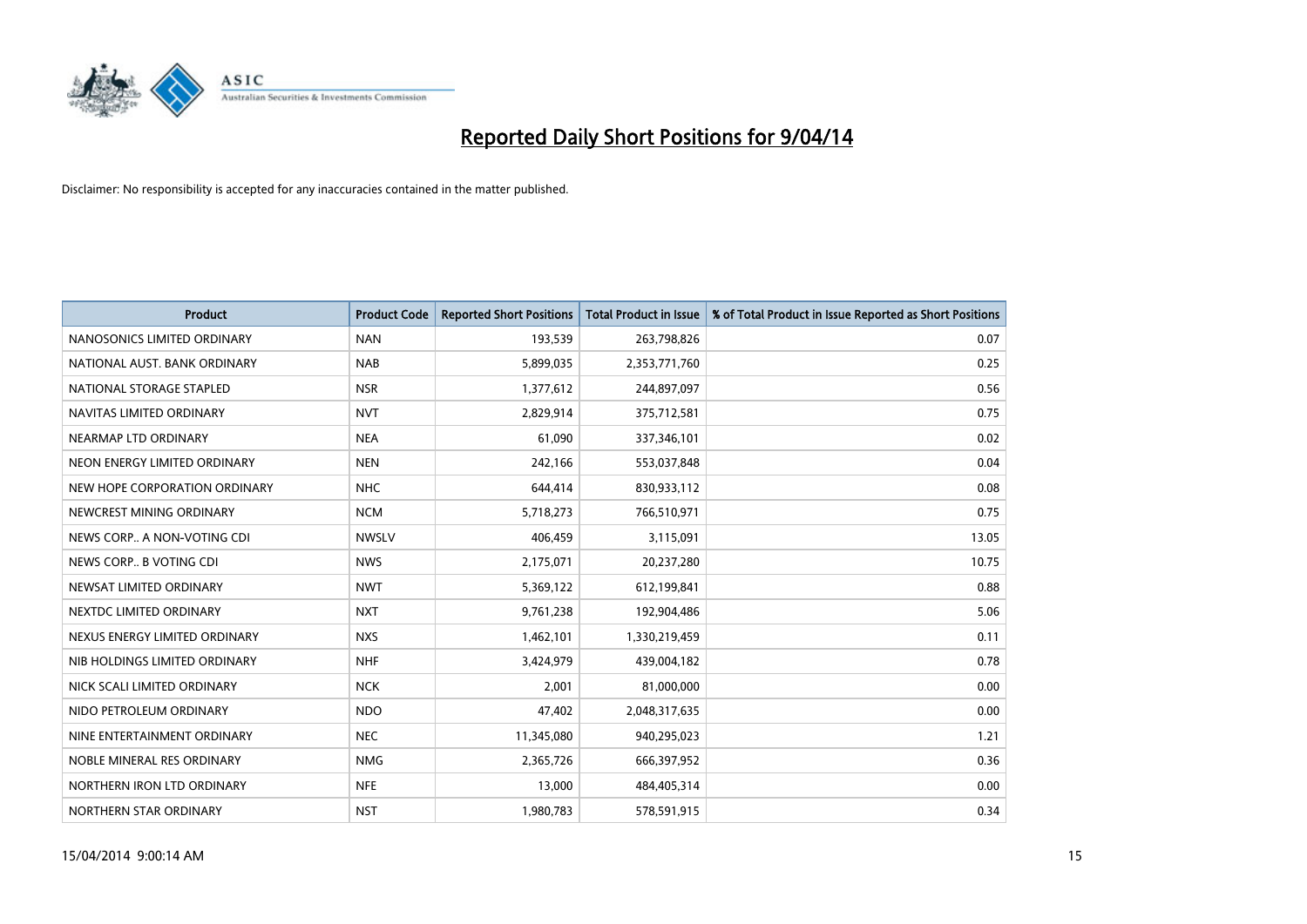

| <b>Product</b>                        | <b>Product Code</b> | <b>Reported Short Positions</b> | <b>Total Product in Issue</b> | % of Total Product in Issue Reported as Short Positions |
|---------------------------------------|---------------------|---------------------------------|-------------------------------|---------------------------------------------------------|
| NOVOGEN LIMITED ORDINARY              | <b>NRT</b>          | 164,193                         | 168,557,834                   | 0.10                                                    |
| NRW HOLDINGS LIMITED ORDINARY         | <b>NWH</b>          | 15,924,550                      | 278,888,011                   | 5.71                                                    |
| NUCOAL RESOURCES LTD ORDINARY         | <b>NCR</b>          | 1                               | 768,612,354                   | 0.00                                                    |
| NUFARM LIMITED ORDINARY               | <b>NUF</b>          | 17,019,745                      | 263,725,895                   | 6.45                                                    |
| <b>OAKTON LIMITED ORDINARY</b>        | <b>OKN</b>          | 30,002                          | 89,990,235                    | 0.03                                                    |
| OCEANAGOLD CORP. CHESS DEPOSITARY INT | OGC                 | 3,755,516                       | 300,567,377                   | 1.25                                                    |
| OCEANIA CAPITAL LTD ORDINARY          | <b>OCP</b>          | 1                               | 35,307,209                    | 0.00                                                    |
| OIL SEARCH LTD ORDINARY               | OSH                 | 12,164,037                      | 1,492,751,394                 | 0.81                                                    |
| OM HOLDINGS LIMITED ORDINARY          | OMH                 | 1,926,708                       | 733,423,337                   | 0.26                                                    |
| ORICA LIMITED ORDINARY                | ORI                 | 7,190,986                       | 370,924,362                   | 1.94                                                    |
| ORIGIN ENERGY ORDINARY                | <b>ORG</b>          | 6,665,566                       | 1,103,645,753                 | 0.60                                                    |
| OROCOBRE LIMITED ORDINARY             | <b>ORE</b>          | 2,027,992                       | 132,041,911                   | 1.54                                                    |
| ORORA LIMITED ORDINARY                | <b>ORA</b>          | 1,566,289                       | 1,206,684,923                 | 0.13                                                    |
| OROTONGROUP LIMITED ORDINARY          | ORL                 | 179,814                         | 40,880,902                    | 0.44                                                    |
| <b>OZ MINERALS ORDINARY</b>           | OZL                 | 13,453,061                      | 303,470,022                   | 4.43                                                    |
| OZFOREX GROUP LTD ORDINARY            | <b>OFX</b>          | 3,464,367                       | 240,000,000                   | 1.44                                                    |
| <b>PACIFIC BRANDS ORDINARY</b>        | PBG                 | 15,603,199                      | 917,226,291                   | 1.70                                                    |
| PACT GROUP HLDGS LTD ORDINARY         | <b>PGH</b>          | 2,908,152                       | 294,097,961                   | 0.99                                                    |
| PALADIN ENERGY LTD ORDINARY           | <b>PDN</b>          | 91,694,303                      | 964, 367, 284                 | 9.51                                                    |
| PANAUST LIMITED ORDINARY              | <b>PNA</b>          | 4,817,407                       | 635,580,654                   | 0.76                                                    |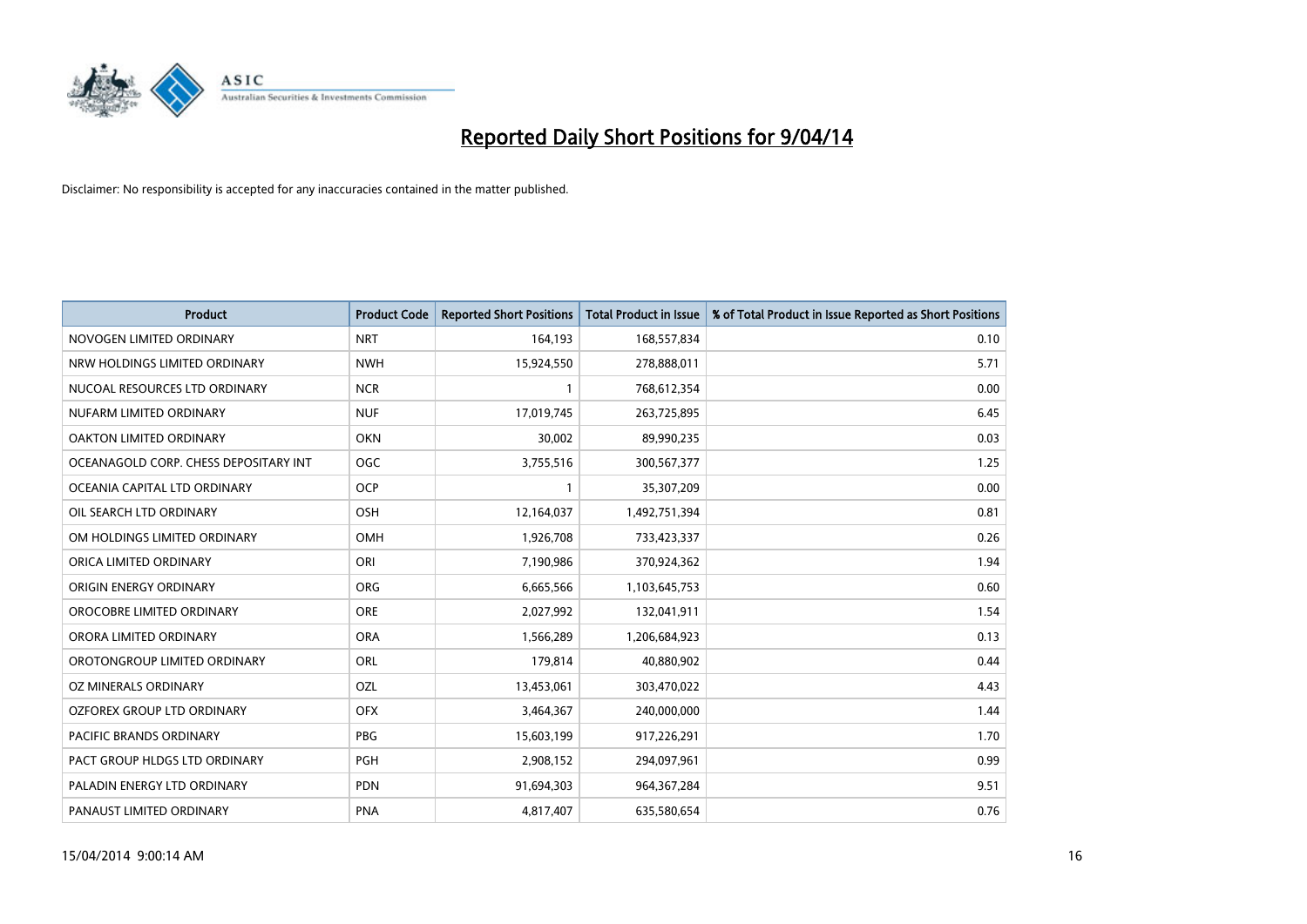

| <b>Product</b>                | <b>Product Code</b> | <b>Reported Short Positions</b> | <b>Total Product in Issue</b> | % of Total Product in Issue Reported as Short Positions |
|-------------------------------|---------------------|---------------------------------|-------------------------------|---------------------------------------------------------|
| PANORAMIC RESOURCES ORDINARY  | PAN                 | 673,273                         | 322,275,824                   | 0.21                                                    |
| PANTERRA GOLD LTD ORDINARY    | PGI                 |                                 | 772,781,012                   | 0.00                                                    |
| PAPERLINX LIMITED ORDINARY    | <b>PPX</b>          | 45,095                          | 665, 181, 261                 | 0.01                                                    |
| PAPILLON RES LTD ORDINARY     | <b>PIR</b>          | 10,463,484                      | 340,894,210                   | 3.07                                                    |
| PATTIES FOODS LTD ORDINARY    | PFL                 | 10,001                          | 139,144,338                   | 0.01                                                    |
| PEET LIMITED ORDINARY         | <b>PPC</b>          | 328,831                         | 433,389,348                   | 0.08                                                    |
| PENINSULA ENERGY LTD ORDINARY | <b>PEN</b>          | 5,738,356                       | 3,420,028,891                 | 0.17                                                    |
| PERPETUAL LIMITED ORDINARY    | PPT                 | 1,204,564                       | 46,529,270                    | 2.59                                                    |
| PERSEUS MINING LTD ORDINARY   | PRU                 | 12,484,600                      | 526,656,401                   | 2.37                                                    |
| PHARMAXIS LTD ORDINARY        | <b>PXS</b>          | 408,118                         | 309,514,849                   | 0.13                                                    |
| PHOSPHAGENICS LTD. ORDINARY   | <b>POH</b>          | 50,000                          | 1,020,465,957                 | 0.00                                                    |
| PLATINUM ASSET ORDINARY       | <b>PTM</b>          | 242,675                         | 580,089,095                   | 0.04                                                    |
| PLATINUM AUSTRALIA ORDINARY   | <b>PLA</b>          | 836,127                         | 504,968,043                   | 0.17                                                    |
| PLATINUM CAPITAL LTD ORDINARY | <b>PMC</b>          | 6,676                           | 231,071,933                   | 0.00                                                    |
| PMP LIMITED ORDINARY          | <b>PMP</b>          | 1,584,873                       | 323,781,124                   | 0.49                                                    |
| POSEIDON NICK LTD ORDINARY    | <b>POS</b>          | 496,239                         | 466,264,157                   | 0.11                                                    |
| PRANA BIOTECHNOLOGY ORDINARY  | <b>PBT</b>          | 1,151,190                       | 429,475,350                   | 0.27                                                    |
| PREMIER INVESTMENTS ORDINARY  | <b>PMV</b>          | 87,868                          | 155,314,874                   | 0.06                                                    |
| PRIMA BIOMED LTD ORDINARY     | <b>PRR</b>          | 615,823                         | 1,228,709,341                 | 0.05                                                    |
| PRIMARY HEALTH CARE ORDINARY  | PRY                 | 13,551,808                      | 504,956,647                   | 2.68                                                    |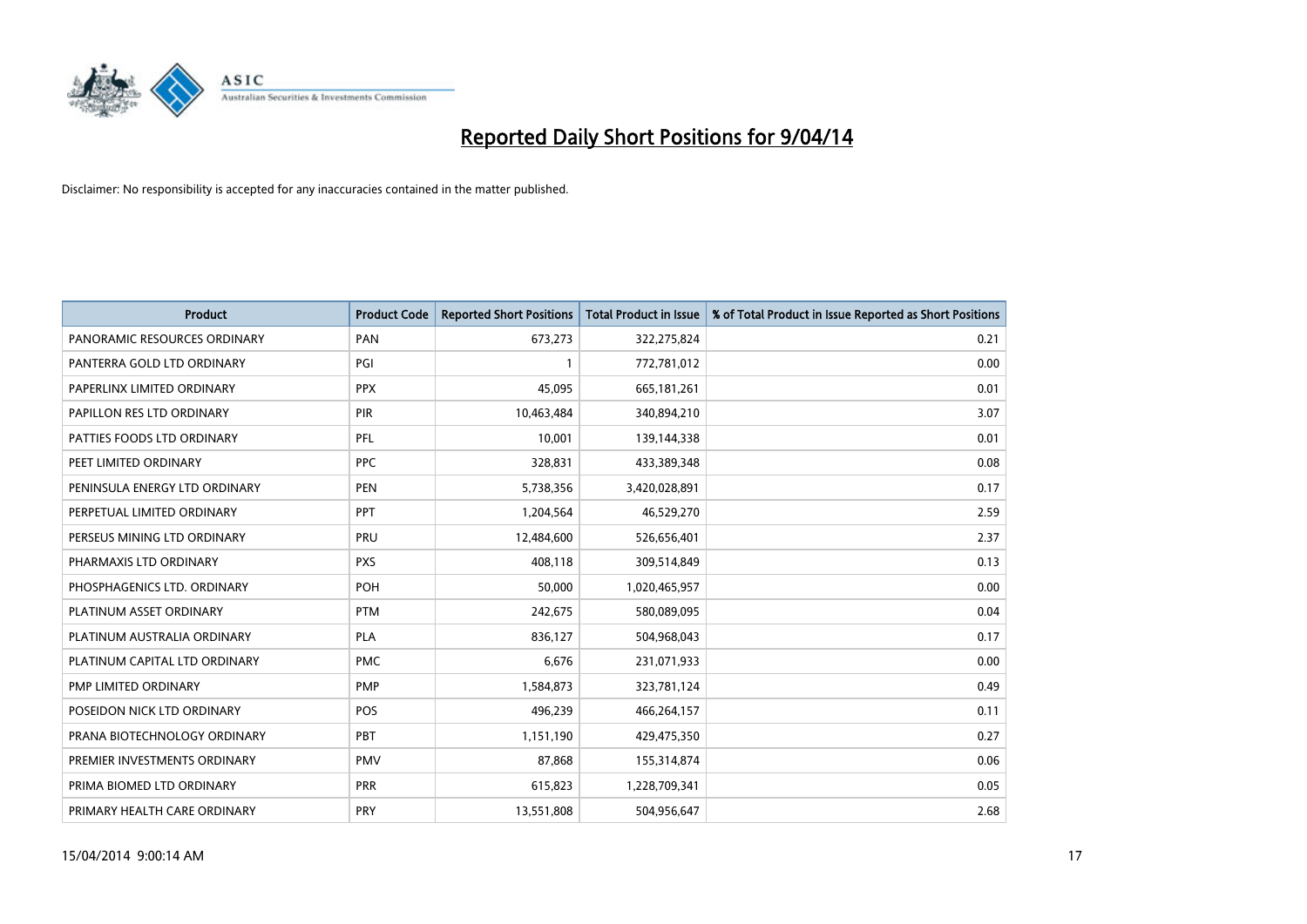

| <b>Product</b>                      | <b>Product Code</b> | <b>Reported Short Positions</b> | <b>Total Product in Issue</b> | % of Total Product in Issue Reported as Short Positions |
|-------------------------------------|---------------------|---------------------------------|-------------------------------|---------------------------------------------------------|
| PRIME MEDIA GRP LTD ORDINARY        | <b>PRT</b>          | 147,736                         | 366,330,303                   | 0.04                                                    |
| PROGRAMMED ORDINARY                 | <b>PRG</b>          | 48,771                          | 118,253,992                   | 0.04                                                    |
| PURA VIDA ENERGY NL ORDINARY        | <b>PVD</b>          | 36,537                          | 127,168,198                   | 0.03                                                    |
| <b>QANTAS AIRWAYS ORDINARY</b>      | QAN                 | 58,155,567                      | 2,196,330,250                 | 2.65                                                    |
| OBE INSURANCE GROUP ORDINARY        | <b>OBE</b>          | 19,605,708                      | 1,248,704,599                 | 1.57                                                    |
| ORXPHARMA LTD ORDINARY              | <b>QRX</b>          | 101,114                         | 164,190,969                   | 0.06                                                    |
| <b>QUBE HOLDINGS LTD ORDINARY</b>   | <b>QUB</b>          | 26,515,889                      | 1,028,551,156                 | 2.58                                                    |
| RAMELIUS RESOURCES ORDINARY         | <b>RMS</b>          | 12,110                          | 365,600,380                   | 0.00                                                    |
| RAMSAY HEALTH CARE ORDINARY         | <b>RHC</b>          | 1,519,344                       | 202,081,252                   | 0.75                                                    |
| <b>RCG CORPORATION LTD ORDINARY</b> | <b>RCG</b>          | 224,757                         | 263,808,625                   | 0.09                                                    |
| <b>RCR TOMLINSON ORDINARY</b>       | <b>RCR</b>          | 209,796                         | 136,989,238                   | 0.15                                                    |
| <b>REA GROUP ORDINARY</b>           | <b>REA</b>          | 918,937                         | 131,714,699                   | 0.70                                                    |
| RECALL HOLDINGS LTD ORDINARY        | <b>REC</b>          | 2,058,102                       | 312,836,448                   | 0.66                                                    |
| <b>RECKON LIMITED ORDINARY</b>      | <b>RKN</b>          | 1,307,748                       | 126,913,066                   | 1.03                                                    |
| <b>RED FORK ENERGY ORDINARY</b>     | <b>RFE</b>          | 1,178,169                       | 501,051,719                   | 0.24                                                    |
| REDBANK ENERGY LTD ORDINARY         | <b>AEI</b>          | 13                              | 786,287                       | 0.00                                                    |
| REECE AUSTRALIA LTD. ORDINARY       | <b>REH</b>          | 272                             | 99,600,000                    | 0.00                                                    |
| REED RESOURCES LTD ORDINARY         | <b>RDR</b>          | 250,000                         | 523,453,895                   | 0.05                                                    |
| <b>REGIS RESOURCES ORDINARY</b>     | <b>RRL</b>          | 24,936,487                      | 499,744,095                   | 4.99                                                    |
| RESMED INC CDI 10:1                 | <b>RMD</b>          | 36,778,928                      | 1,415,926,590                 | 2.60                                                    |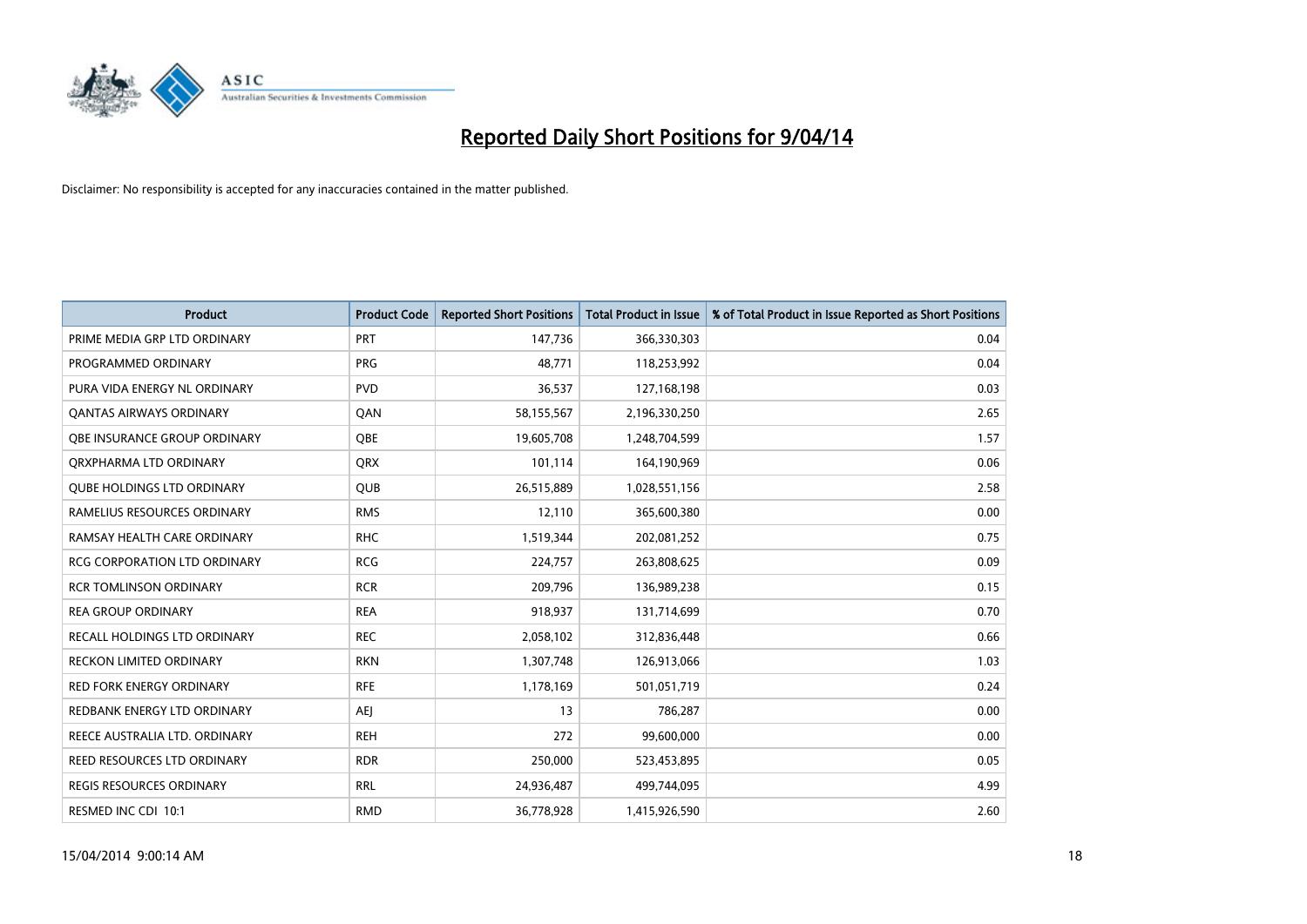

| <b>Product</b>                               | <b>Product Code</b> | <b>Reported Short Positions</b> | <b>Total Product in Issue</b> | % of Total Product in Issue Reported as Short Positions |
|----------------------------------------------|---------------------|---------------------------------|-------------------------------|---------------------------------------------------------|
| <b>RESOLUTE MINING ORDINARY</b>              | <b>RSG</b>          | 13,724,734                      | 641,189,223                   | 2.14                                                    |
| <b>RESOURCE GENERATION ORDINARY</b>          | <b>RES</b>          | 224,301                         | 581,380,338                   | 0.04                                                    |
| RETAIL FOOD GROUP ORDINARY                   | <b>RFG</b>          | 4,165,903                       | 144,049,390                   | 2.89                                                    |
| REX MINERALS LIMITED ORDINARY                | <b>RXM</b>          | 596,382                         | 216,907,284                   | 0.27                                                    |
| <b>RIDLEY CORPORATION ORDINARY</b>           | <b>RIC</b>          | 1,980,130                       | 307,817,071                   | 0.64                                                    |
| RIO TINTO LIMITED ORDINARY                   | <b>RIO</b>          | 3,834,982                       | 435,758,720                   | 0.88                                                    |
| ROC OIL COMPANY ORDINARY                     | <b>ROC</b>          | 634,896                         | 686,568,400                   | 0.09                                                    |
| <b>RURALCO HOLDINGS ORDINARY</b>             | <b>RHL</b>          | 1,000                           | 77,291,069                    | 0.00                                                    |
| SAI GLOBAL LIMITED ORDINARY                  | SAI                 | 10,549,527                      | 210,793,906                   | 5.00                                                    |
| SALMAT LIMITED ORDINARY                      | <b>SLM</b>          | 788                             | 159,812,799                   | 0.00                                                    |
| SAMSON OIL & GAS LTD ORDINARY                | SSN                 | 13,226,000                      | 2,547,627,193                 | 0.52                                                    |
| SANDFIRE RESOURCES ORDINARY                  | <b>SFR</b>          | 885,310                         | 155,640,968                   | 0.57                                                    |
| SANTOS LTD ORDINARY                          | <b>STO</b>          | 6,976,440                       | 975,314,977                   | 0.72                                                    |
| SARACEN MINERAL ORDINARY                     | SAR                 | 983,262                         | 792,784,738                   | 0.12                                                    |
| <b>SCA PROPERTY GROUP STAPLED SECURITIES</b> | SCP                 | 49,128,305                      | 648,628,320                   | 7.57                                                    |
| SEEK LIMITED ORDINARY                        | <b>SEK</b>          | 6,414,324                       | 340,384,875                   | 1.88                                                    |
| SELECT HARVESTS ORDINARY                     | SHV                 | 15,644                          | 57,815,720                    | 0.03                                                    |
| SENEX ENERGY LIMITED ORDINARY                | <b>SXY</b>          | 7,269,366                       | 1,145,058,917                 | 0.63                                                    |
| SERVCORP LIMITED ORDINARY                    | SRV                 | 29,077                          | 98,432,275                    | 0.03                                                    |
| SERVICE STREAM ORDINARY                      | SSM                 | 30                              | 326,943,570                   | 0.00                                                    |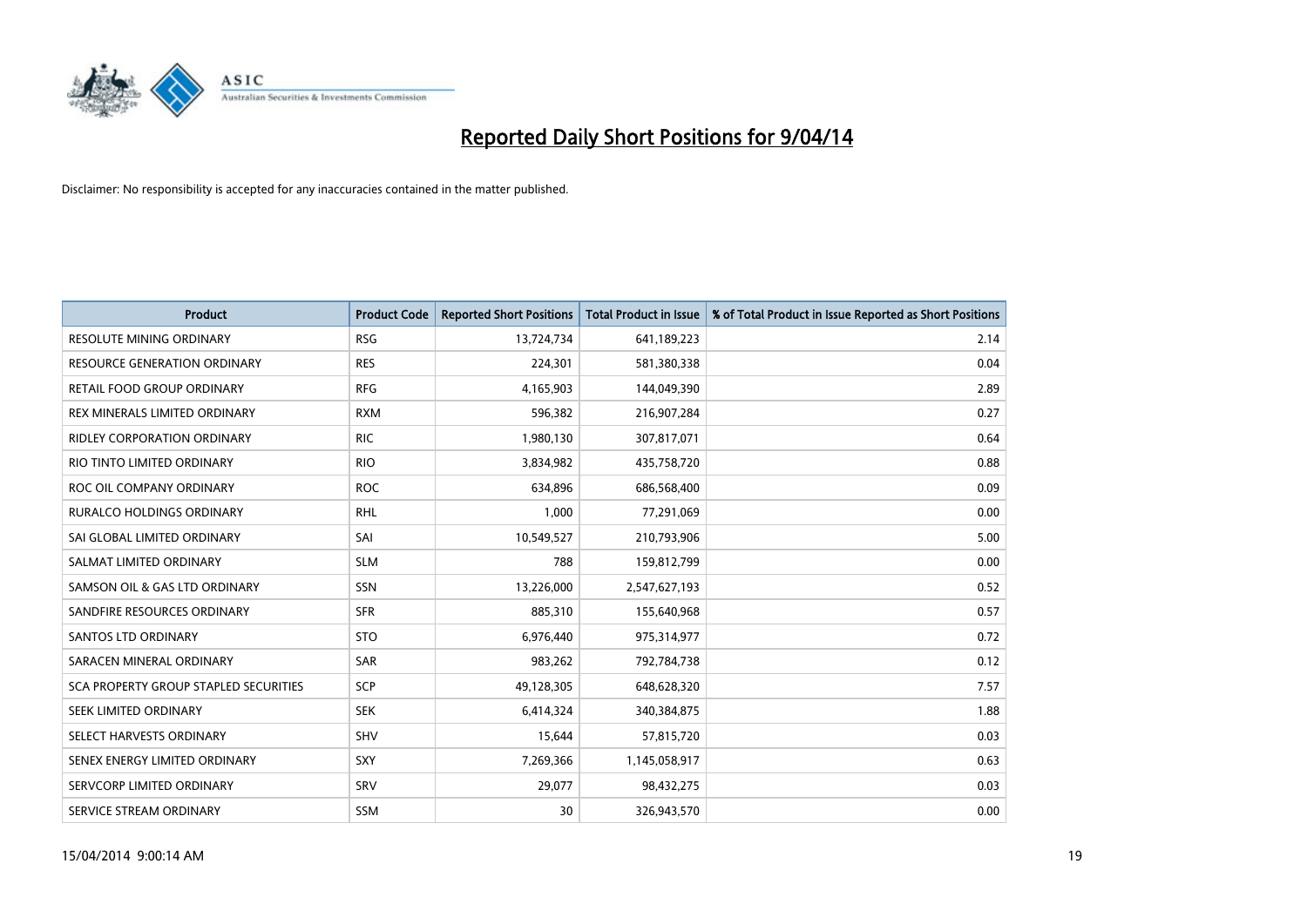

| <b>Product</b>                           | <b>Product Code</b> | <b>Reported Short Positions</b> | <b>Total Product in Issue</b> | % of Total Product in Issue Reported as Short Positions |
|------------------------------------------|---------------------|---------------------------------|-------------------------------|---------------------------------------------------------|
| SEVEN GROUP HOLDINGS ORDINARY            | <b>SVW</b>          | 87,444                          | 307,356,159                   | 0.03                                                    |
| SEVEN WEST MEDIA LTD ORDINARY            | <b>SWM</b>          | 7,988,486                       | 999,160,872                   | 0.80                                                    |
| SG FLEET GROUP LTD ORDINARY              | SGF                 | 15,194                          | 242,691,826                   | 0.01                                                    |
| SIGMA PHARMACEUTICAL ORDINARY            | <b>SIP</b>          | 9,094,878                       | 1,125,026,719                 | 0.81                                                    |
| SILEX SYSTEMS ORDINARY                   | <b>SLX</b>          | 2,912,881                       | 170,367,734                   | 1.71                                                    |
| SILVER CHEF LIMITED ORDINARY             | <b>SIV</b>          | 48,519                          | 29,333,629                    | 0.17                                                    |
| SILVER LAKE RESOURCE ORDINARY            | <b>SLR</b>          | 20,560,902                      | 503,233,971                   | 4.09                                                    |
| SIMS METAL MGMT LTD ORDINARY             | SGM                 | 13,666,131                      | 204,468,597                   | 6.68                                                    |
| SINGAPORE TELECOMM. CHESS DEPOSITARY INT | SGT                 | 3,968,918                       | 149,099,508                   | 2.66                                                    |
| SINO GAS ENERGY ORDINARY                 | <b>SEH</b>          | 2,674,492                       | 1,530,457,040                 | 0.17                                                    |
| SIRIUS RESOURCES NL ORDINARY             | <b>SIR</b>          | 10,264,486                      | 261,980,167                   | 3.92                                                    |
| SIRTEX MEDICAL ORDINARY                  | <b>SRX</b>          | 46,269                          | 56,108,439                    | 0.08                                                    |
| SKILLED GROUP LTD ORDINARY               | <b>SKE</b>          | 1,934,882                       | 235,254,496                   | 0.82                                                    |
| <b>SKY NETWORK ORDINARY</b>              | <b>SKT</b>          | 157,769                         | 389,139,785                   | 0.04                                                    |
| SKYCITY ENT GRP LTD ORDINARY             | <b>SKC</b>          | 325,289                         | 582,088,094                   | 0.06                                                    |
| <b>SLATER &amp; GORDON ORDINARY</b>      | SGH                 | 4,637,267                       | 203,821,542                   | 2.28                                                    |
| SMS MANAGEMENT, ORDINARY                 | <b>SMX</b>          | 1,749,870                       | 70,099,763                    | 2.50                                                    |
| SONIC HEALTHCARE ORDINARY                | SHL                 | 4,191,618                       | 400,811,556                   | 1.05                                                    |
| SOUL PATTINSON (W.H) ORDINARY            | SOL                 | 18,431                          | 239,395,320                   | 0.01                                                    |
| SOUTH BOULDER MINES ORDINARY             | <b>STB</b>          | 1                               | 128,827,826                   | 0.00                                                    |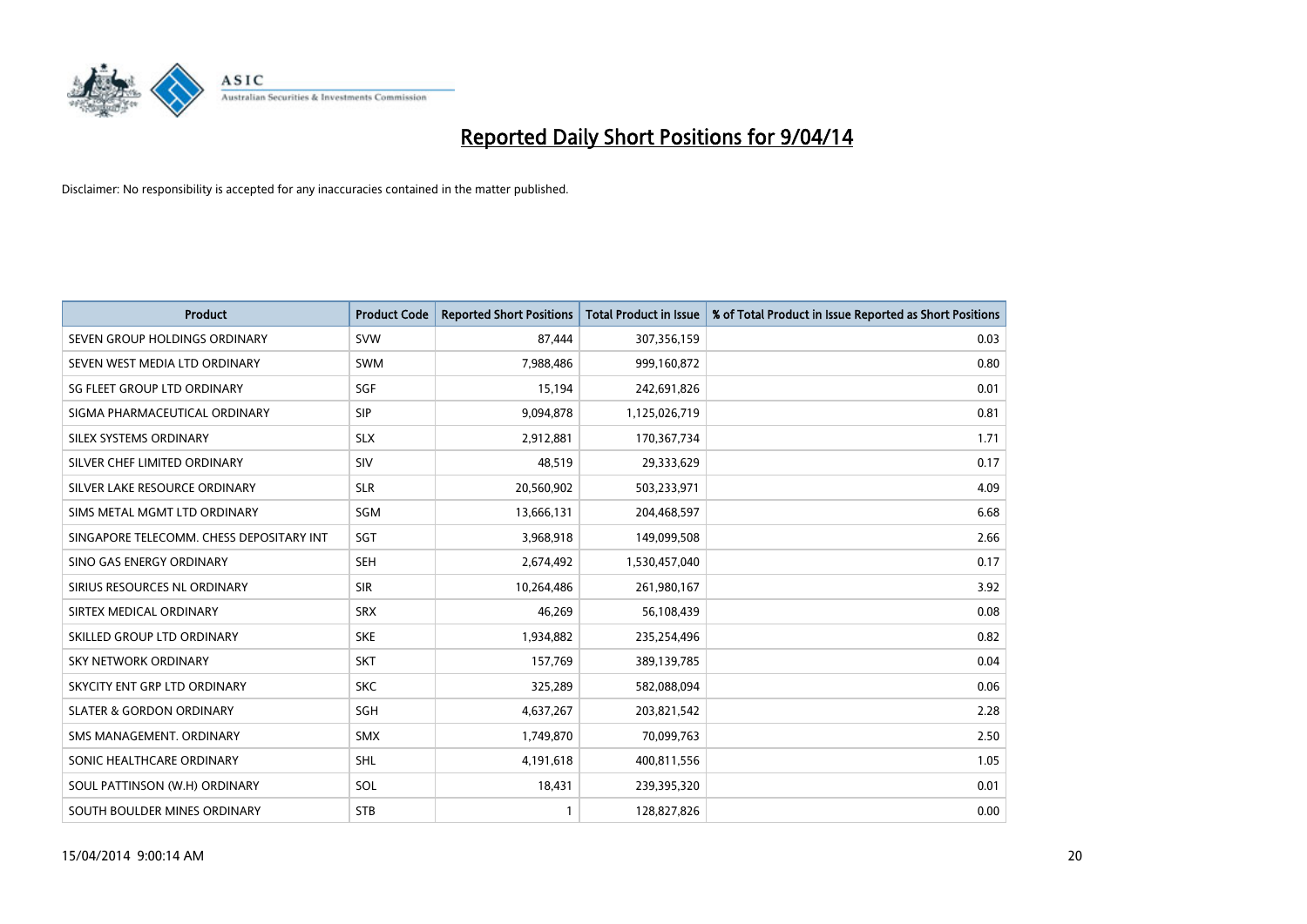

| <b>Product</b>                           | <b>Product Code</b> | <b>Reported Short Positions</b> | <b>Total Product in Issue</b> | % of Total Product in Issue Reported as Short Positions |
|------------------------------------------|---------------------|---------------------------------|-------------------------------|---------------------------------------------------------|
| SP AUSNET STAPLED SECURITIES             | <b>SPN</b>          | 74,254,859                      | 3,386,607,080                 | 2.19                                                    |
| SPARK INFRASTRUCTURE STAPLED US PROHIBT. | SKI                 | 39,126,503                      | 1,326,734,264                 | 2.95                                                    |
| SPDR 200 FUND ETF UNITS                  | <b>STW</b>          | 28,151                          | 45,026,368                    | 0.06                                                    |
| SPDR 200 RESOURCES ETF UNITS             | <b>OZR</b>          | 15,958                          | 1,601,962                     | 1.00                                                    |
| SPDR SMALL ORDS ETF UNITS                | SSO                 | 136,828                         | 801,304                       | 17.08                                                   |
| SPECIALTY FASHION ORDINARY               | <b>SFH</b>          | 50,001                          | 192,236,121                   | 0.03                                                    |
| ST BARBARA LIMITED ORDINARY              | <b>SBM</b>          | 29,988,167                      | 488,074,077                   | 6.14                                                    |
| STARPHARMA HOLDINGS ORDINARY             | <b>SPL</b>          | 13,576,358                      | 284,664,680                   | 4.77                                                    |
| STEADFAST GROUP LTD ORDINARY             | <b>SDF</b>          | 1,683,185                       | 500,971,408                   | 0.34                                                    |
| STH CRS ELECT ENGNR ORDINARY             | <b>SXE</b>          | 19,573                          | 161,523,130                   | 0.01                                                    |
| STHN CROSS MEDIA ORDINARY                | SXL                 | 17,131,615                      | 705,246,986                   | 2.43                                                    |
| STOCKLAND UNITS/ORD STAPLED              | SGP                 | 10,510,447                      | 2,326,978,560                 | 0.45                                                    |
| STRAITS RES LTD. ORDINARY                | <b>SRO</b>          | 28.747                          | 1,217,730,293                 | 0.00                                                    |
| <b>STW COMMUNICATIONS ORDINARY</b>       | <b>SGN</b>          | 933,910                         | 403,828,512                   | 0.23                                                    |
| SUNCORP GROUP LTD ORDINARY               | <b>SUN</b>          | 10,294,995                      | 1,286,600,980                 | 0.80                                                    |
| SUNDANCE ENERGY ORDINARY                 | <b>SEA</b>          | 8,646,280                       | 547,384,195                   | 1.58                                                    |
| SUNDANCE RESOURCES ORDINARY              | <b>SDL</b>          | 68,265,667                      | 3,079,369,367                 | 2.22                                                    |
| SUNLAND GROUP LTD ORDINARY               | <b>SDG</b>          | 56,162                          | 181,710,087                   | 0.03                                                    |
| SUPER RET REP LTD ORDINARY               | <b>SUL</b>          | 3,822,419                       | 196,731,620                   | 1.94                                                    |
| SYD AIRPORT STAPLED US PROHIBIT.         | <b>SYD</b>          | 15.426.008                      | 2,216,216,041                 | 0.70                                                    |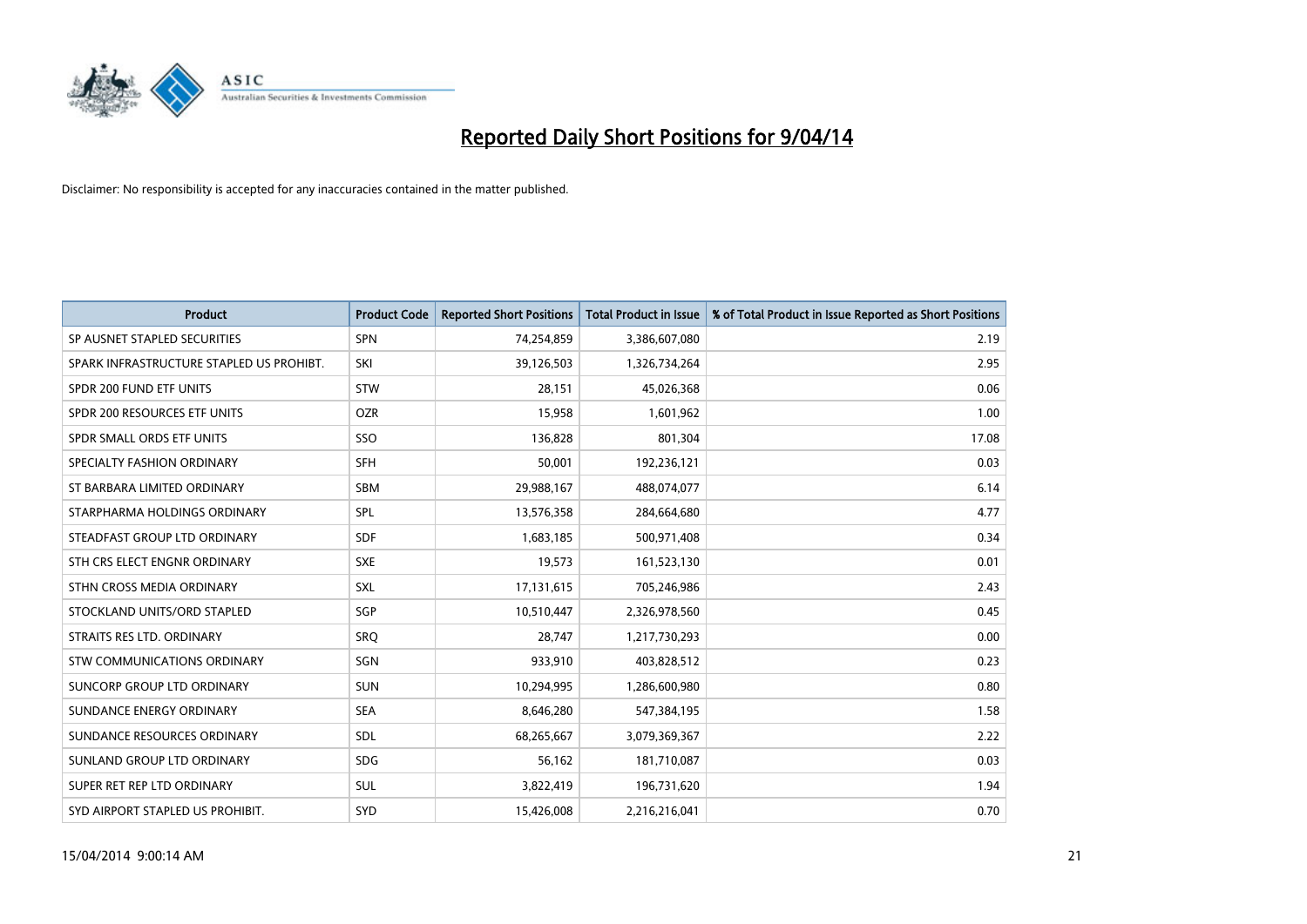

| <b>Product</b>                  | <b>Product Code</b> | <b>Reported Short Positions</b> | <b>Total Product in Issue</b> | % of Total Product in Issue Reported as Short Positions |
|---------------------------------|---------------------|---------------------------------|-------------------------------|---------------------------------------------------------|
| SYRAH RESOURCES ORDINARY        | <b>SYR</b>          | 5,127,637                       | 162,475,614                   | 3.16                                                    |
| TABCORP HOLDINGS LTD ORDINARY   | <b>TAH</b>          | 14,902,187                      | 762,954,019                   | 1.95                                                    |
| TANAMI GOLD NL ORDINARY         | <b>TAM</b>          | 1,101                           | 1,175,097,046                 | 0.00                                                    |
| TAP OIL LIMITED ORDINARY        | <b>TAP</b>          | 54,866                          | 242,237,221                   | 0.02                                                    |
| TASSAL GROUP LIMITED ORDINARY   | <b>TGR</b>          | 244,419                         | 146,507,029                   | 0.17                                                    |
| <b>TATTS GROUP LTD ORDINARY</b> | <b>TTS</b>          | 11,129,980                      | 1,417,117,821                 | 0.79                                                    |
| TECHNOLOGY ONE ORDINARY         | <b>TNE</b>          | 302,080                         | 307,751,455                   | 0.10                                                    |
| TELECOM CORPORATION ORDINARY    | <b>TEL</b>          | 11,470,485                      | 1,824,369,462                 | 0.63                                                    |
| TELSTRA CORPORATION, ORDINARY   | <b>TLS</b>          | 9,327,721                       | 12,443,074,357                | 0.07                                                    |
| TEN NETWORK HOLDINGS ORDINARY   | <b>TEN</b>          | 146,904,262                     | 2,630,984,596                 | 5.58                                                    |
| TERANGA GOLD CORP CDI 1:1       | <b>TGZ</b>          | 350,762                         | 102,477,388                   | 0.34                                                    |
| TFS CORPORATION LTD ORDINARY    | <b>TFC</b>          | 667,355                         | 282,157,408                   | 0.24                                                    |
| THE REJECT SHOP ORDINARY        | <b>TRS</b>          | 2,017,765                       | 28,826,248                    | 7.00                                                    |
| <b>TIGER RESOURCES ORDINARY</b> | <b>TGS</b>          | 138,161                         | 803,311,695                   | 0.02                                                    |
| TITAN ENERGY SERVICE ORDINARY   | <b>TTN</b>          | 3,263                           | 49,021,963                    | 0.01                                                    |
| TOLL HOLDINGS LTD ORDINARY      | <b>TOL</b>          | 33,605,699                      | 717,133,875                   | 4.69                                                    |
| TOX FREE SOLUTIONS ORDINARY     | <b>TOX</b>          | 2,156,659                       | 133,252,359                   | 1.62                                                    |
| TPG TELECOM LIMITED ORDINARY    | <b>TPM</b>          | 5,219,950                       | 793,808,141                   | 0.66                                                    |
| <b>TRADE ME GROUP ORDINARY</b>  | <b>TME</b>          | 1,754,057                       | 396,548,005                   | 0.44                                                    |
| TRANSFIELD SERVICES ORDINARY    | <b>TSE</b>          | 36,725,193                      | 512,457,716                   | 7.17                                                    |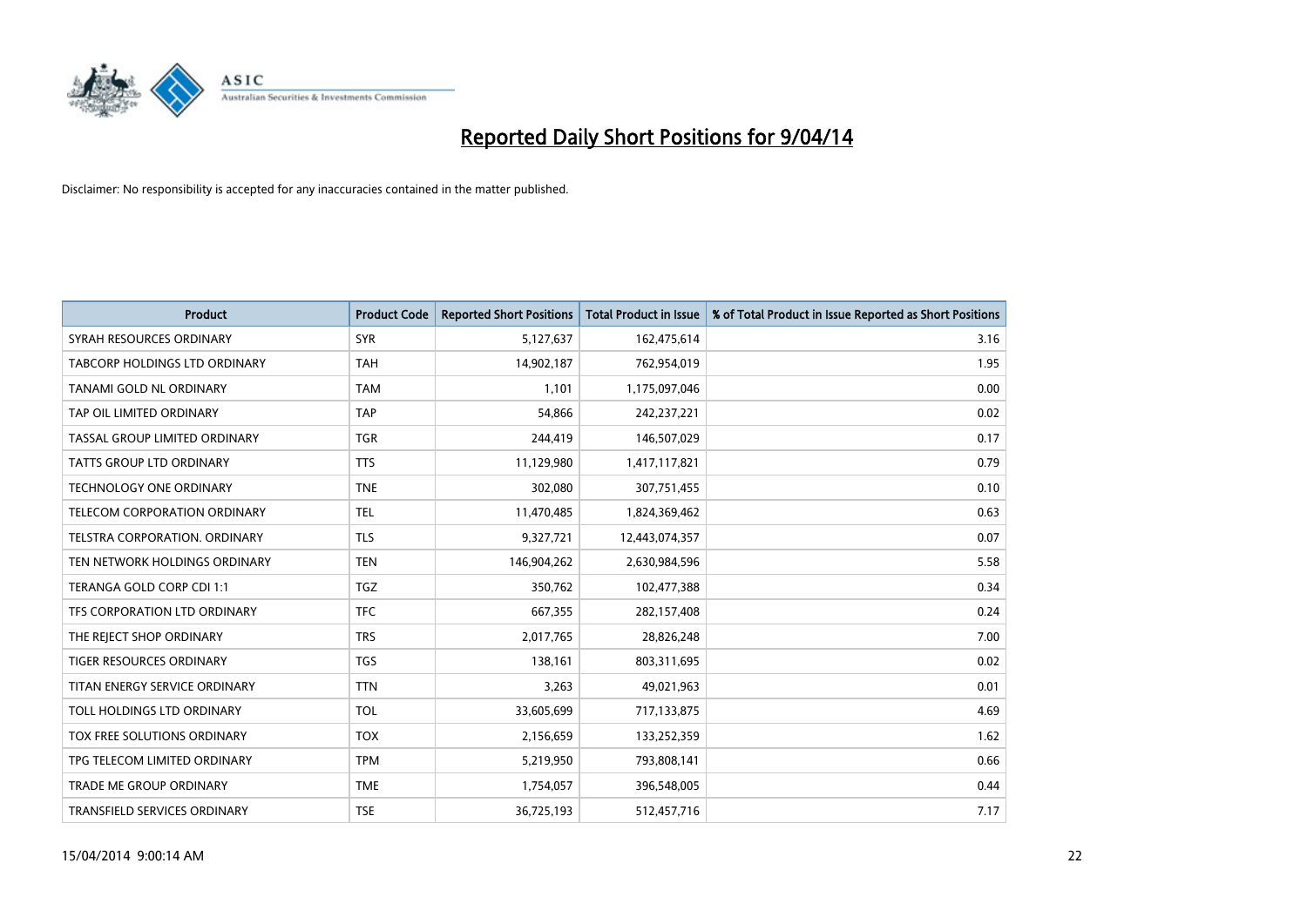

| <b>Product</b>                        | <b>Product Code</b> | <b>Reported Short Positions</b> | <b>Total Product in Issue</b> | % of Total Product in Issue Reported as Short Positions |
|---------------------------------------|---------------------|---------------------------------|-------------------------------|---------------------------------------------------------|
| TRANSPACIFIC INDUST, ORDINARY         | <b>TPI</b>          | 14,694,431                      | 1,578,786,704                 | 0.93                                                    |
| TRANSURBAN GROUP TRIPLE STAPLED SEC.  | <b>TCL</b>          | 7,835,507                       | 1,491,855,200                 | 0.53                                                    |
| <b>TREASURY GROUP ORDINARY</b>        | <b>TRG</b>          | 2,047                           | 23,070,755                    | 0.01                                                    |
| TREASURY WINE ESTATE ORDINARY         | <b>TWE</b>          | 56,483,976                      | 647,227,144                   | 8.73                                                    |
| TROY RESOURCES LTD ORDINARY           | <b>TRY</b>          | 3,348,160                       | 195,034,997                   | 1.72                                                    |
| TWENTY-FIRST FOX INC A NON-VOTING CDI | <b>FOXLV</b>        | 388,527                         | 14,847,213                    | 2.62                                                    |
| TWENTY-FIRST FOX INC B VOTING CDI     | <b>FOX</b>          | 1,113,750                       | 152,398,484                   | 0.73                                                    |
| UGL LIMITED ORDINARY                  | UGL                 | 26,080,533                      | 166,511,240                   | 15.66                                                   |
| UNILIFE CORPORATION CDI 6:1           | <b>UNS</b>          | 164,733                         | 259,710,264                   | 0.06                                                    |
| UXC LIMITED ORDINARY                  | <b>UXC</b>          | 858,157                         | 321,271,353                   | 0.27                                                    |
| VEDA GROUP LTD ORDINARY               | <b>VED</b>          | 6,601,301                       | 842,055,406                   | 0.78                                                    |
| <b>VILLAGE ROADSHOW LTD ORDINARY</b>  | <b>VRL</b>          | 1,299,171                       | 159,498,988                   | 0.81                                                    |
| VIRGIN AUS HLDG LTD ORDINARY          | VAH                 | 53,886,034                      | 3,514,825,734                 | 1.53                                                    |
| VIRTUS HEALTH LTD ORDINARY            | <b>VRT</b>          | 3,495,423                       | 79,722,678                    | 4.38                                                    |
| VISION EYE INSTITUTE ORDINARY         | <b>VEI</b>          | 199,814                         | 160,759,740                   | 0.12                                                    |
| <b>VOCATION LTD ORDINARY</b>          | <b>VET</b>          | 13,193,166                      | 200,000,000                   | 6.60                                                    |
| <b>VOCUS COMMS LTD ORDINARY</b>       | VOC                 | 454,982                         | 92,804,500                    | 0.49                                                    |
| WATPAC LIMITED ORDINARY               | <b>WTP</b>          | 1,520                           | 186,489,922                   | 0.00                                                    |
| WEBJET LIMITED ORDINARY               | <b>WEB</b>          | 1,122,990                       | 79,397,959                    | 1.41                                                    |
| <b>WESFARMERS LIMITED ORDINARY</b>    | <b>WES</b>          | 6,609,257                       | 1,143,274,951                 | 0.58                                                    |